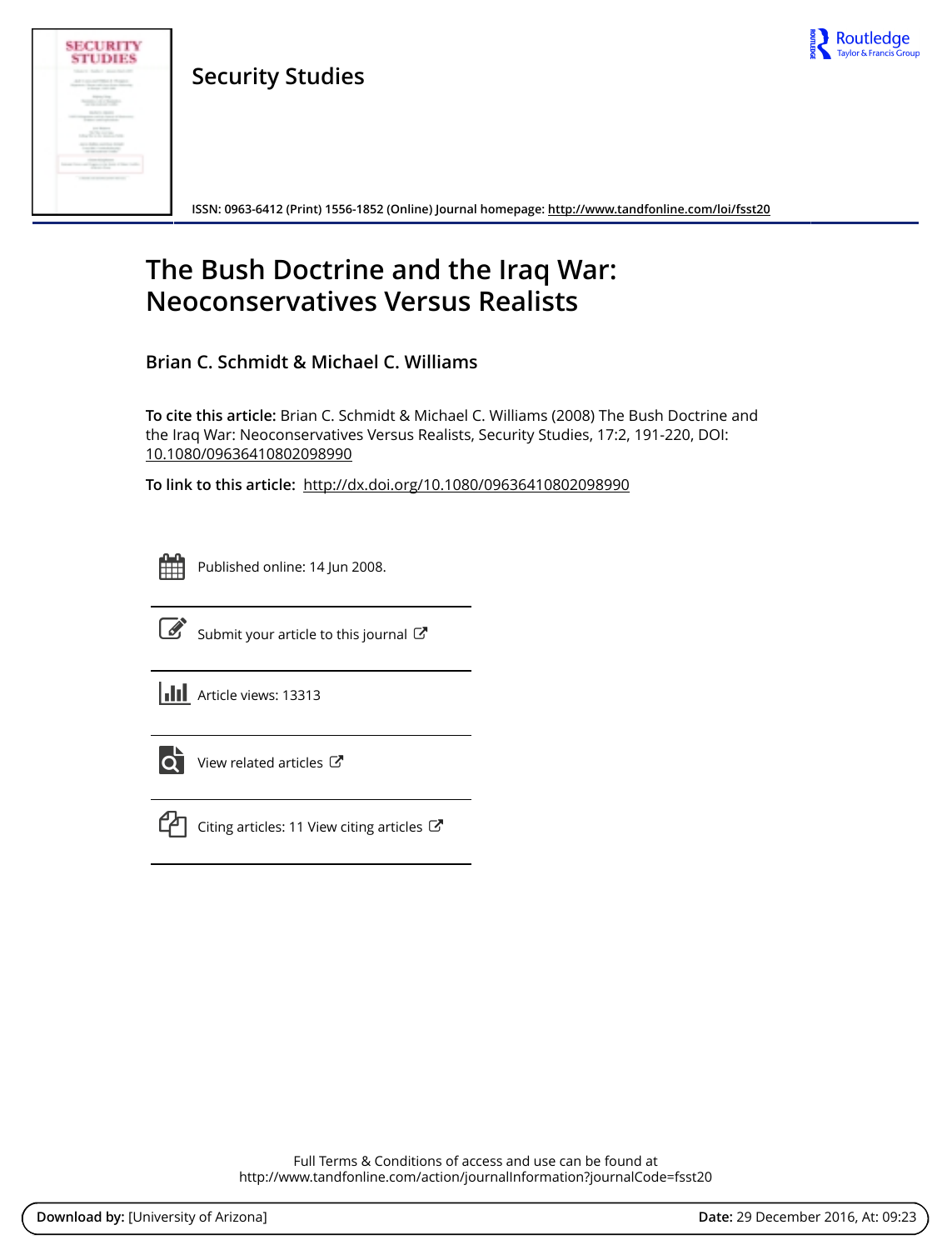

# **The Bush Doctrine and the Iraq War: Neoconservatives Versus Realists**

BRIAN C. SCHMIDT and MICHAEL C. WILLIAMS

*The aim of this article is to contribute to our understanding of both the debate over the war in Iraq and its implications for the future of U.S. foreign policy by examining the relationship between neoconservatism and realism. The article begins by establishing the connection between the tenets of neoconservatism and the arguments for war against Iraq. The primary focus is on the neoconservative Bush Doctrine that served as the primary justification for the Iraq War. Next, we turn to the arguments that realists put forth in their attempt to steer America away from the road to war. The realists, however, proved to be unsuccessful in their attempt to prevent war and in the final section we address the central question of the article; why did realism fail in the debate over Iraq?*

As instability continues to prevail and the security situation worsens, not only in Iraq but in the entire Gulf region, intellectuals, politicians, and the informed public are belatedly searching for an explanation as to why the United States decided to venture down the road of regime change in Baghdad. With mounting costs and casualties, an increasingly sceptical public is asking how the United States ever became stuck in Iraq with no real plausible exit strategy. Doubt about President Bush's repeated claim that Iraq is the central front in the global war on terror is exacerbated by the fact that

Brian C. Schmidt is Associate Professor in the Department of Political Science at Carleton University, Ottawa, Canada. Michael C. Williams is Professor in the Department of International Politics at the University of Wales, Aberystwyth.

For their helpful comments and encouragement on earlier drafts of this article, the authors are grateful to Michael Desch, Christopher Layne, John Mearsheimer, and the anonymous reviewers for *Security Studies*. The authors are especially thankful to Michael Cox who first suggested we write the paper for a panel at the 2006 annual meeting of the American Political Science Association. We have benefited from the feedback received from subsequent presentations in Canada, the United Kingdom, and the United States.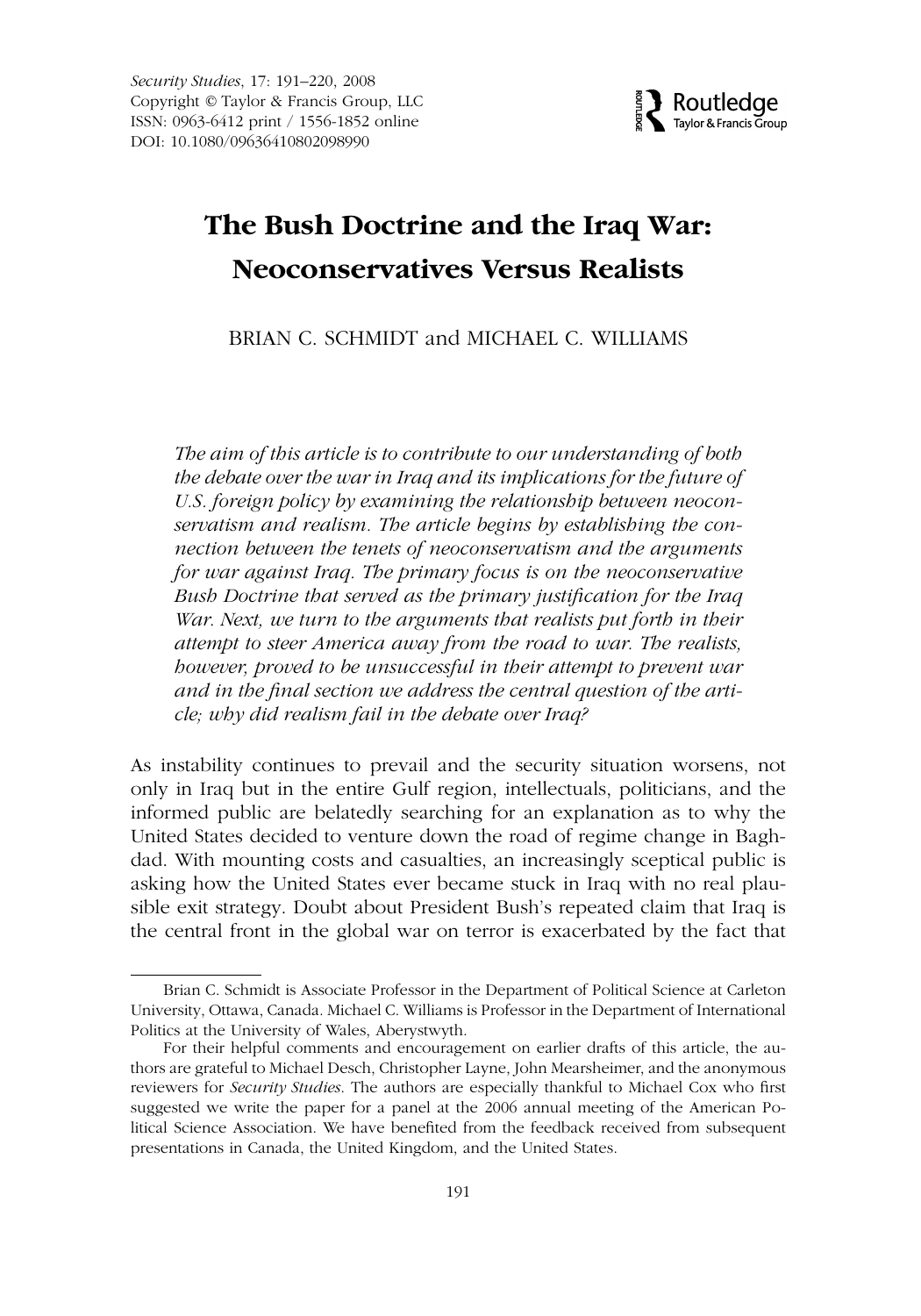almost all of his administration's official reasons for the war have proven to be patently false, and by the even more worrying fact that the reordering of the Middle East that was claimed would follow from deposing Saddam Hussein may well be coming true, but in ways almost wholly at odds with those advertised by the war's proponents and with dire costs.

This situation has, unsurprisingly, given rise to intense scrutiny of not only the initial rationale for war, but the political dynamics which led to the policy's formulation and execution. The focus of much of this reexamination has been neoconservatism. If at the beginning of the Bush presidency there was a general failure in the academic community to appreciate the influence that neoconservatism had on American foreign policy, there is today a torrent of literature and documentaries illustrating how in the days after 9/11 neoconservatives were able to steer America's response to the terrorist attacks in the direction of an invasion of Iraq.<sup>1</sup> At the same time, as the situation in Iraq has worsened, there has been an increasing appeal to realism as an alternative to neoconservatism. This appeal is strengthened by the fact that although by no means all realists opposed the administration's policy, realists were some of the most vocal critics of the move toward war and many attempted to play an important role in the debate over whether it was in the American national interest to remove Saddam Hussein from power by invading Iraq. This was most visible in a paid advertisement that appeared in the *New York Times* before the campaign to overthrow the Baathist regime began on 20 March 2003 in which many prominent realist scholars openly made the case against using military force against Iraq. They argued, quite simply, that war with Iraq was not in America's national interest.<sup>2</sup>

This article seeks to contribute to our understanding of both the debate over the war in Iraq and its implications for the future of U.S. foreign policy by examining the relationship between neoconservatism and realism. We proceed in three parts. In the first part of the paper we seek to establish the connection that exists between the core tenets of neoconservatism and the arguments for war against Iraq that were put forth by Bush administration officials. These links are most apparent when we turn our attention to the neoconservative Bush Doctrine that served as the primary justification for the Iraq War.

In the second part of the paper we turn to the arguments that realists put forth in their attempt to steer America away from the road to war. We recognize that realism is a theoretically broad category with numerous distinctions and variations. Nevertheless, it is possible to identify a number of core assumptions shared by nearly all international relations scholars who identify themselves as realists. Michael Doyle, for example, describes realists as "the theorists of the 'state of war"' who adopt three core assumptions: first,

<sup>1</sup> Among the most interesting is Francis Fukuyama, *America at the Crossroads: Democracy, Power, and the Neoconservative Legacy* (New Haven: Yale University Press, 2006).

<sup>2</sup> See "War with Iraq is Not in America's National Interest," *New York Times*, paid advertisement, 26 September 2002.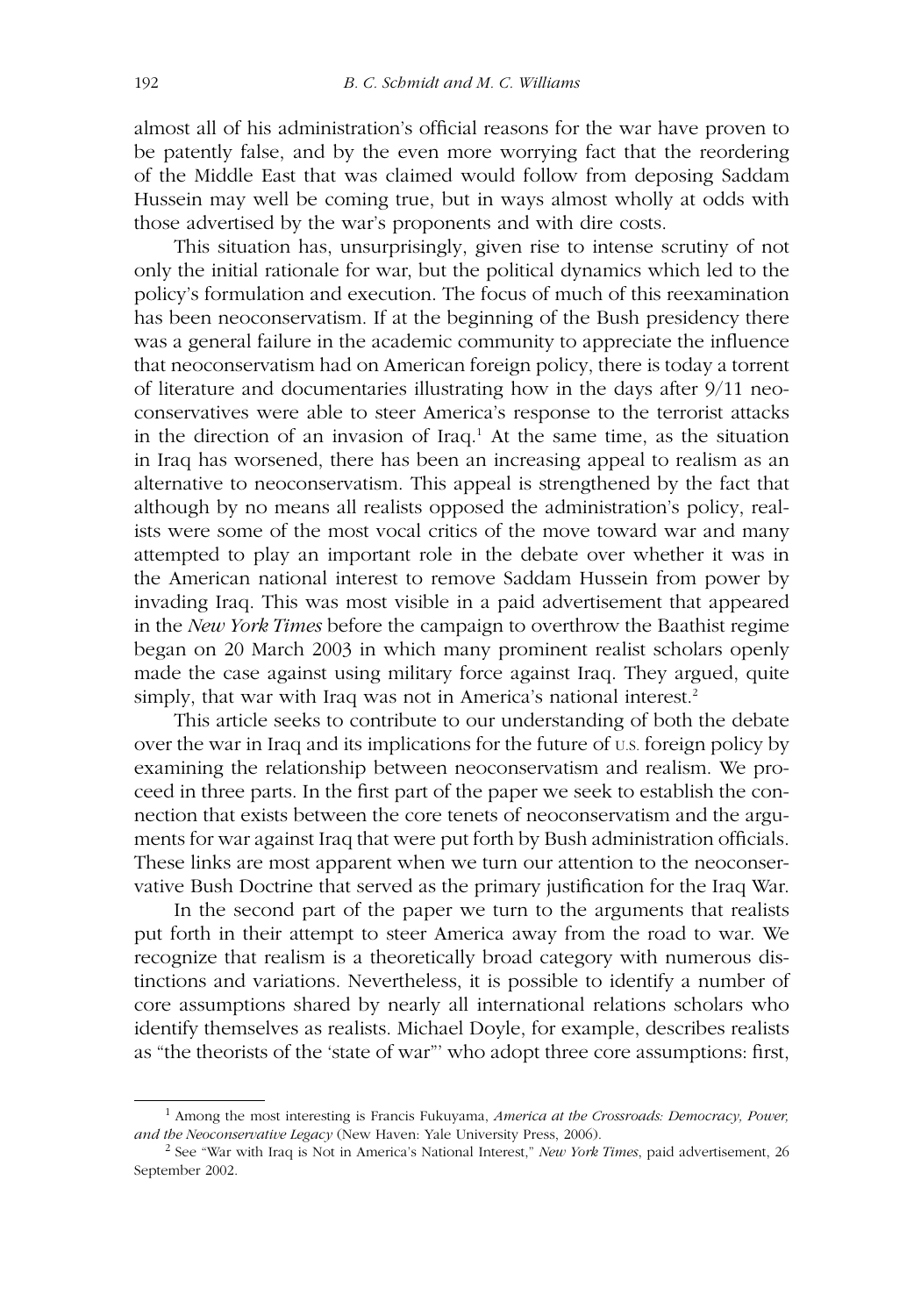international politics takes place in a condition of anarchy; second, the main actors are independent sovereign states that recognize no higher power; and third, that "the lack of a legitimate international source of controlling authority means no restraint—whether moral, social, cultural, economic, or political—is sufficiently strong or general either to eliminate completely or to manage reliably conflicts of interest, prestige, or value."3 For many, it will seem counterintuitive that realists, unlike neoconservatives, were opposed to the Iraq War. After all, realist theory is often depicted as presenting a deeply pessimistic account of international politics in which all actors are compelled to seek power in order to ensure their own survival and security. Because there is always the chance that any particular state may resort to force, realists maintain that war is an ever-present possibility in an anarchical environment.<sup>4</sup>

Realists are indeed pessimistic about the prospects for a drastic improvement in the condition of international politics, but they are nevertheless cautious about the use of military force. In the case of Iraq, realists did not believe that the situation in 2003 warranted the use of force. Neoconservatives, on the other hand, were greatly displeased with the outcome of the Persian Gulf War and began a lobbying campaign for the United States to use armed force to remove Hussein from power.<sup>5</sup> For example, members of the Project for a New American Century, which included influential neoconservatives such as William Kristol, Donald Rumsfeld, Richard Cheney, Paul Wolfowitz, Richard Perle, and Lewis "Scooter" Libby, sent an open letter to President Clinton in January 1998 advocating a military strategy of regime change in Iraq.<sup>6</sup>

Yet, in the end, the realists proved to be unsuccessful in their attempt to prevent war and their arguments gained little traction in the debate that preceded the decision to invade Iraq. In part three, we address the central question of the article; why did realism fail in the debate over Iraq? There is no doubt, as many observers have argued, that the extraordinary circumstances following the attacks of 9/11 and the influential positions of neconservatives within the Bush administration were important in marginalizing the arguments of both realists and other critics of the decision to go to war in 2003. However, a crucial and under-recognized part of the puzzle also lies in the

<sup>3</sup> Michael W. Doyle, *Ways of War and Peace: Realism, Liberalism, and Socialism* (New York: W. W. Norton, 1997), 45.

<sup>4</sup> While all realists recognize that war is an ever-present possibility, some realists are more pessimistic than others. Defensive realists such as Kenneth Waltz appear to be less pessimistic than offensive realists such as John Mearsheimer about the prospects of avoiding interstate war. See Kenneth N. Waltz, *Theory of International Politics* (New York: Random House, 1979); John J. Mearsheimer, *The Tragedy of Great Power Politics* (New York: W. W. Norton, 2001); and Charles L. Glaser, "Realists as Optimists: Cooperation as Self-Help," *International Security* 19 (Winter 1994–95), 50–90.

<sup>&</sup>lt;sup>5</sup> The neoconservatives displeasure with the outcome of the Persian Gulf War and their effort to get the United States to remove Hussein from power is chronicled in Stefan Halper and Jonathan Clarke, *America Alone: The Neo-Conservatives and the Global Order* (Cambridge: Cambridge University Press, 2004).

<sup>6</sup> See "Open Letter to President Clinton: Remove Saddam From Power," in Micah L. Sifry and Christopher Cerf, eds., *The Iraq War Reader: History, Documents, Opinions* (New York: Simon and Schuster, 2003).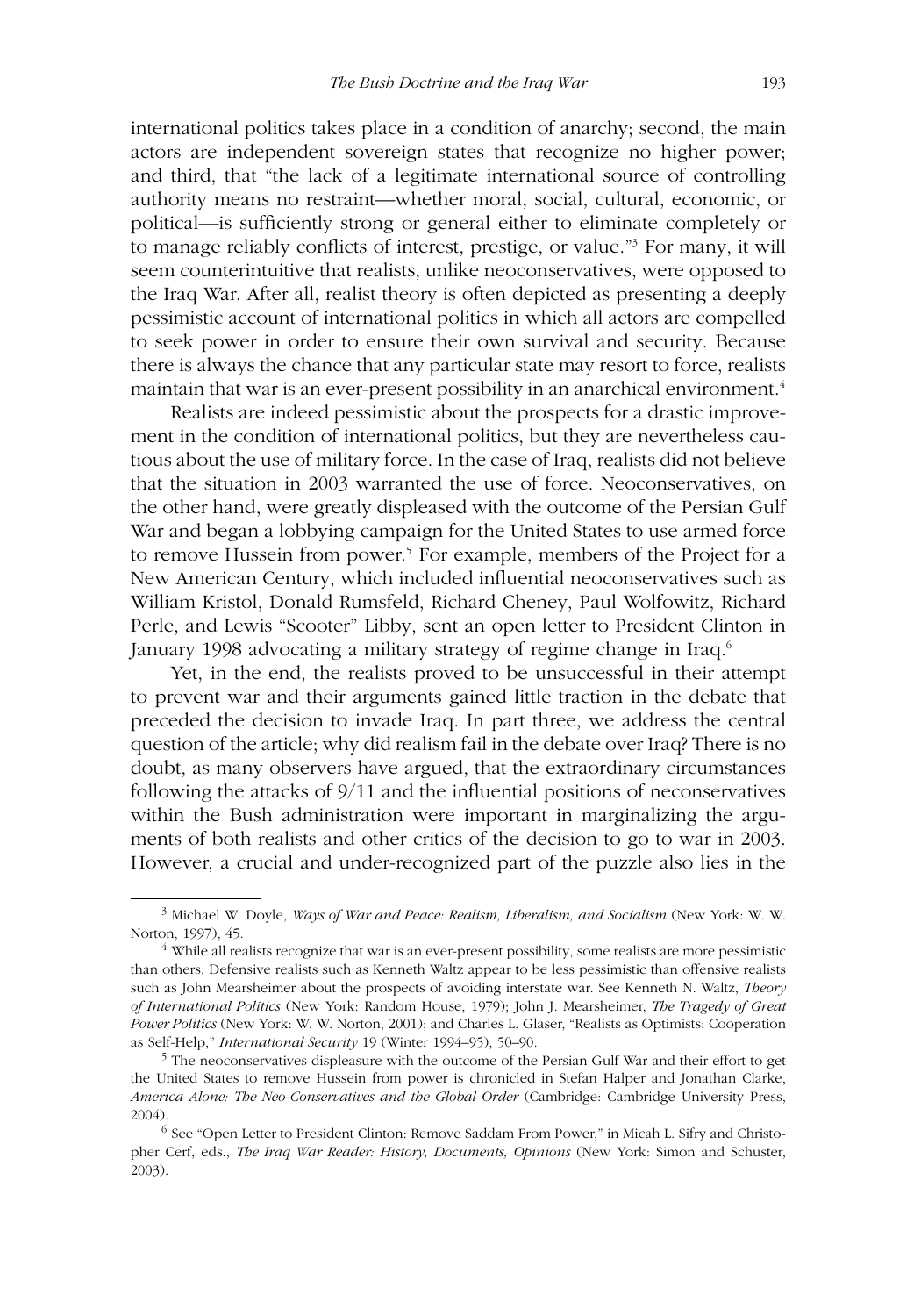ways that neoconservatives were able to deploy an intellectual framework and political rhetoric that drew upon powerful currents in American political culture and provided links to supportive and influential political constituencies, through which realist opposition to the policies of the administration could be countered. Mobilizing these symbolic and political resources, neoconservatives sought to deflect or neutralize realist arguments against going to war in Iraq and were at the same time able to develop a critique of realist analyses and alternatives that played an important role in the intense debates during the run up to the conflict.<sup>7</sup>

Recognizing these elements of the confrontation between realists and neoconservatives is important not only for explaining aspects of the past, but also has implications for the future. As the situation in Iraq has worsened, the neoconservative position has certainly taken a beating. The results of the midterm elections, the resignation of Donald Rumsfeld, and the reemergence of identifiably realist figures and ideas in the Iraq Study Group all seem to herald a return of the influence of realism and, in some eyes, the end of the "neoconservative moment." However, the debate over the war on Iraq may yield other and, for realists, rather less comfortable and comforting lessons about its ability to influence the politics of American foreign policy. Seen in this light, the lessons of the debate over the war in Iraq have only begun to be appreciated.

## NEOCONSERVATISM AND THE IRAQ WAR

The neoconservative vision of American foreign policy provided the theoretical and policy content of the Bush Doctrine, which in turn underpinned the decision to invade Iraq in 2003 and depose the leadership of Saddam Hussein. Although hardly himself a neutral observer, Charles Krauthammer's declaration that "the Bush doctrine is, essentially, a synonym for neoconservative foreign policy" is one that commands widespread assent across the political spectrum.8 While there has been a good deal of analysis of the Bush Doctrine, particularly on the question of whether or not it represents an abrupt and unprecedented shift in American foreign policy, it is revealing to extract its essential elements.9 This is a particularly useful exercise for showing how the core elements of the neoconservative Bush Doctrine stand in direct contrast to many of the fundamental tenets of realism.

<sup>7</sup> For important recent contributions to the analysis of rhetoric, power, and foreign policy, see Ronald R. Krebs and Patrick Jackson, "Twisting Tongues and Twisting Arms: The Power of Political Rhetoric," *European Journal of International Relations* 13, no. 3 (2007): 35–66; and from a different perspective, Lene Hansen, *Security As Practice* (London: Routledge, 2007).

<sup>8</sup> Charles Krauthammer, "The Neoconservative Convergence," *Commentary* (July–August 2005), 22.

<sup>9</sup> For various interpretations of the Bush Doctrine, see John Lewis Gaddis, "Bush's Security Strategy," *Foreign Policy*, 133 (November/December 2002): 50-57; Andrew J. Bacevich, "Bush's Grand Strategy," *American Conservative* (4 November 2002); Melvyn P. Leffler, "Bush's Foreign Policy," *Foreign Policy* 144 (September/October 2004): 22–28; John G. Ikenberry, "America's Imperial Ambition," *Foreign Affairs*, 81 September/October 2002): 44-60; and Ivo H. Daalder and James M. Lindsay, *America Unbound: The Bush Revolution in Foreign Policy* (Washington, DC: Brookings Institution Press, 2003).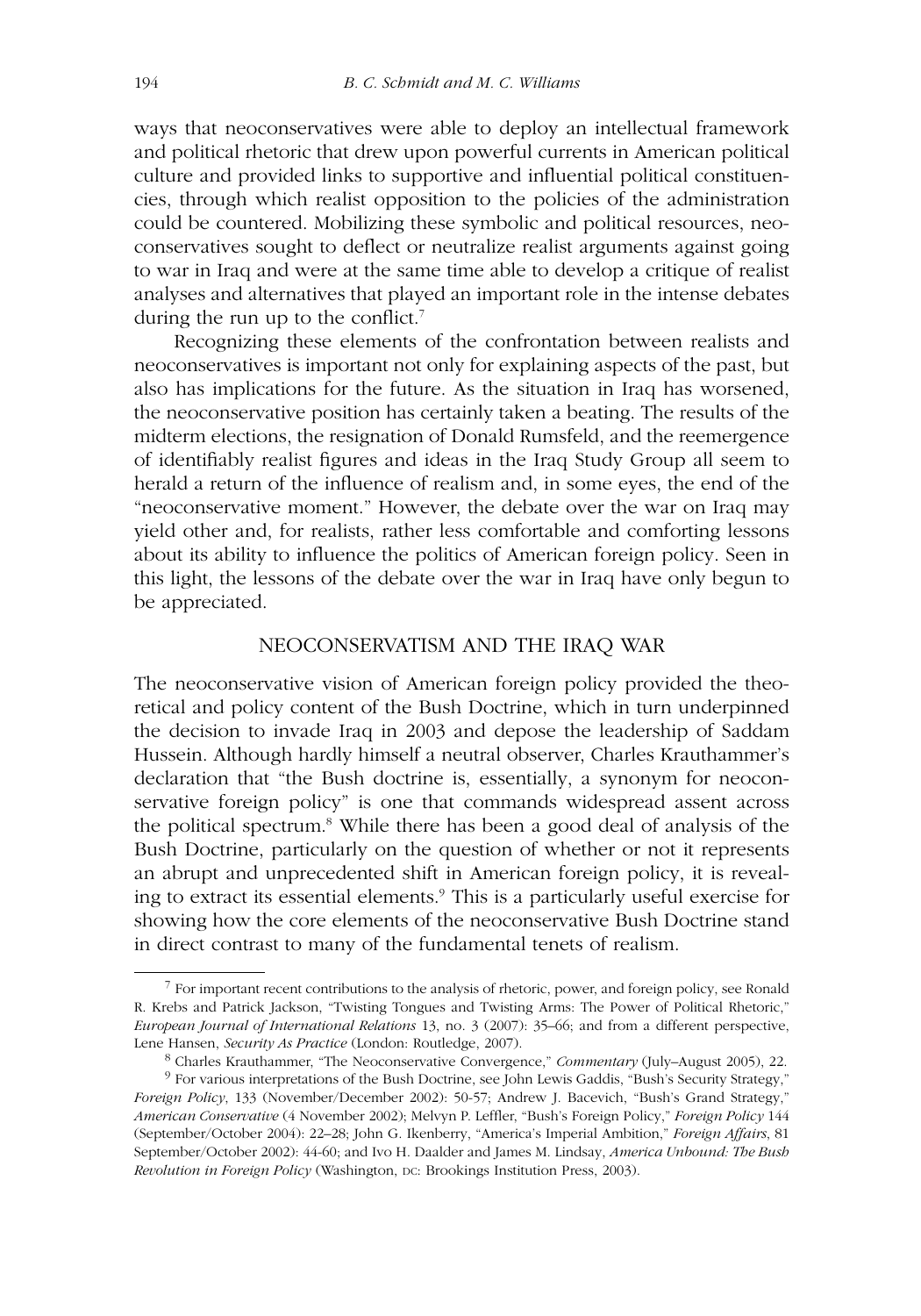The Bush Doctrine begins by embracing the notion that the United States is now the sole super power in the world and seeks to preserve its hegemonic position for the indefinite future. In President Bush's graduation speech at West Point in June 2002, he stated that "America has, and intends to keep, military strengths beyond challenge—thereby making the destabilizing arms races of other eras pointless, and limiting rivalries to trade and other pursuits of peace."10 In his 17 September 2002 report on "The National Security Strategy of the United States of America," Bush declared that "we [the United States] must build and maintain our defenses beyond challenge." He continued "our forces will be strong enough to dissuade potential adversaries from pursuing a military build-up in hopes of surpassing, or equaling, the power of the United States."11 Neoconservatives view American omnipotence and leadership as a prerequisite for an orderly and peaceful world. William Kristol and Robert Kagan declare that "American hegemony is the only reliable defense against a breakdown of peace and international order."12 A preponderance of American power is held to be beneficial to both the United States and the rest of the world, and, as Robert Jervis argues, the commitment by the United States to establish American hegemony, primacy, or empire is the element of the Bush Doctrine that ties all of the others together.<sup>13</sup> It is worth mentioning that the neoconservatives' adherence to a grand strategy of primacy predates President Bush's 2002 National Security Strategy and West Point speech.<sup>14</sup> In March 1992, a u.s. grand strategy of primacy that aimed to "prevent the emergence of a new rival" was outlined in a secret five-year Defense Planning Guidance paper that was leaked to the press. The primary author of the paper was Under Secretary of Defense Paul Wolfowitz, who was then serving under Secretary of Defense Richard Cheney during the George H. W. Bush administration.15

In their advocacy of American hegemony, neoconservatives express their theoretical antipathy to traditional balance-of-power politics. A hegemonic

<sup>&</sup>lt;sup>10</sup> See George W. Bush, "Remarks at the 2002 Graduation Exercise of the United States Military Academy," West Point, New York, 1 June 2002, http://www.whitehouse.gov/news/releases/ 2002/06/20020601-3.html.

<sup>&</sup>lt;sup>11</sup> See *The National Security Strategy of the United States*, Washington, DC, September 2002, http://www.whitehouse.gov/nsc/nss.html.

<sup>12</sup> William Kristol and Robert Kagan, "Toward a Neo-Reaganite Foreign Policy," *Foreign Affairs* 75 (July/August 1996), 23.

<sup>13</sup> Robert Jervis, "Understanding the Bush Doctrine," in Demetrios James Caraley ed., *American Hegemony: Preventive War, Iraq and Imposing Democracy* (New York: The Academy of Political Science, 2004), 14.

 $14$  Christopher Layne, for example, argues that the United States' pursuit of hegemony has been evident since 1940 and continues to guide America's grand strategy today. See Christopher Layne, *The Peace of Illusions: American Grand Strategy from 1940 to the Present* (Ithaca: Cornell University Press, 2006).<br><sup>15</sup> For additional information about the 1992 Defense Planning Guidance paper, see David Callahan,

*Between Two Worlds: Realism, Idealism, and American Foreign Policy After the Cold War* (New York: Harper Collins, 1994), 90–94; Halper and Clarke, *America Alone*, 145–6; and Patrick E. Tyler, "U.S. Strategy Plan Calls for Insuring No Rivals Develop," *New York Times* (8 March 1992), A1.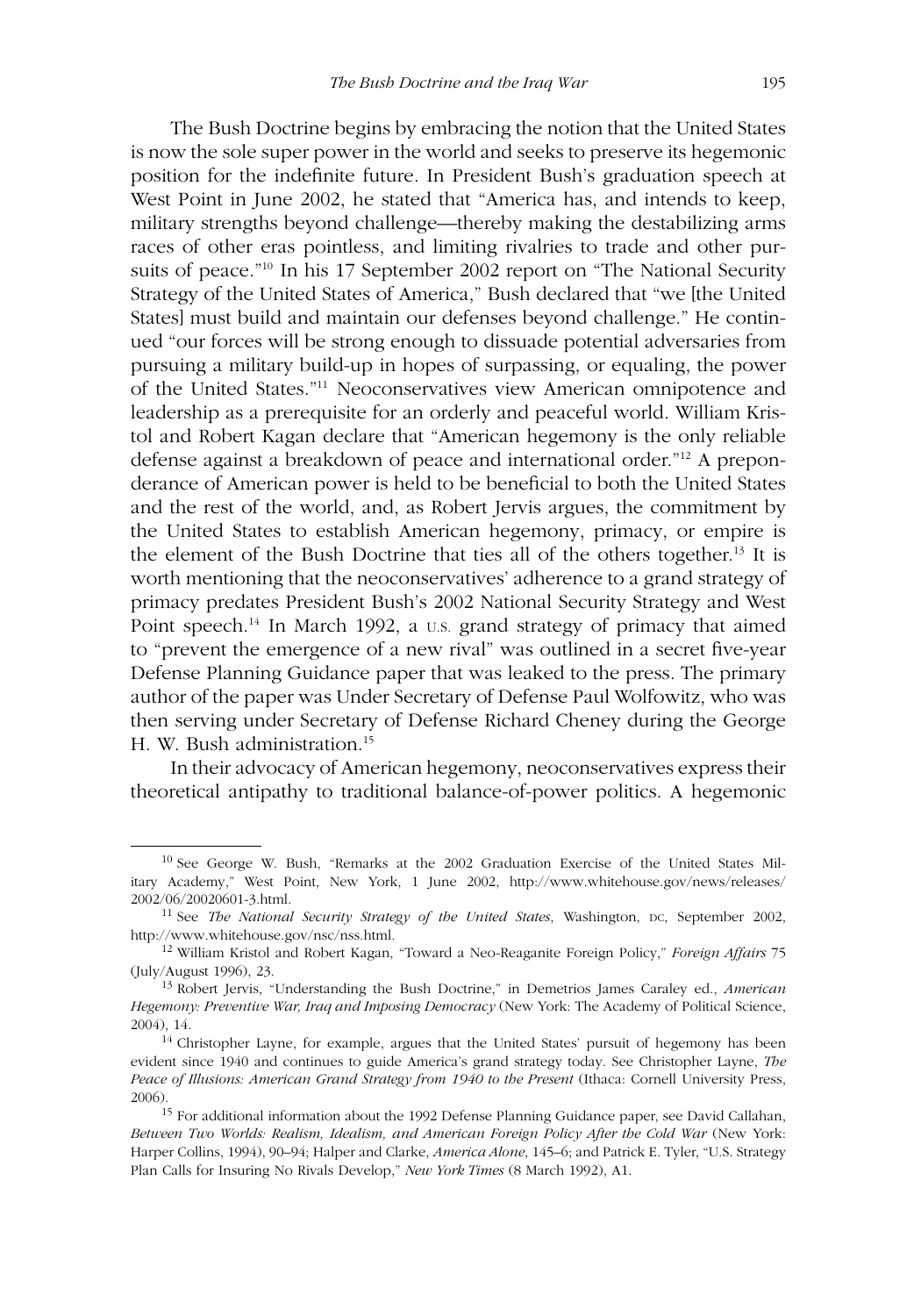order led by the United States is viewed as clearly superior to a balance-ofpower order.16 Rather than a prescription for peace, as most realists maintain, neoconservatives view balance-of power politics as both unnecessary and a hindrance to achieving American national interests, while America's preeminent position in the world obviates the need for traditional balance-of-power diplomacy. Seeing American power as essentially benign, they argue that it is unnecessary for other countries to be concerned about the global imbalance of power and conclude that a return to a multipolar balance-of-power would be a direct threat to both American security interests and international order. In rejecting balance-of-power politics, John Mearsheimer argues that neoconservatives instead "believe that international politics operate according to 'bandwagoning' logic."17 According to this logic, rather than attempting to check the power of a more powerful state, weaker states actually join forces with it. As Mearsheimer explains, the underlying assumption of bandwagoning "is that if a state is badly outgunned by a rival, it makes no sense to resist its demands, because the adversary will take what it wants by force anyway and inflict considerable punishment in the process."18 Thus rather than challenging the United States, neoconservatives believe that threatened states and smaller powers will join forces with, and jump on, the American bandwagon. In advocating the war, for instance, Robert Kagan and William Kristol concluded that "once Iraq and Turkey—two of the three most important Middle Eastern powers—are both in the pro-western camp, there is a reasonable chance that smaller powers might decide to jump on the bandwagon."<sup>19</sup> As we will see, this view is supplemented by a specific vision of the nature of American power as representing a force of democratization that all people desire and will support if only they are given the opportunity to do so (by, for example, the removal of oppressive political regimes). Bandwagoning, in this sense, is seen as a moral-political process as well as a military-strategic calculation, and this outlook provided neoconservatives with yet another rationale for invading Iraq.

The second element of the Bush Doctrine is the commitment, when the circumstances warrant, to the preemeptive use of military force.<sup>20</sup> The

<sup>18</sup> John J. Mearsheimer, *The Tragedy of Great Power Politics* (New York: W. W. Norton, 2001), 163.

<sup>&</sup>lt;sup>16</sup> On the differences between a hegemonic and balance-of-power order, see G. John Ikenberry, ed., *America Unrivaled: The Future of the Balance of Power* (Ithaca, NY: Cornell University Press, 2002).

<sup>&</sup>lt;sup>17</sup> John J. Mearsheimer, "Hans Morgenthau and the Iraq War: Realism versus Neo-Conservatism," www.openDemocracy.net, posted 19 May 2005, 2.

<sup>19</sup> Robert Kagan and William Kristol, "What To Do About Iraq," in *The Iraq War Reader*, eds. Micah L. Sifry and Christopher Cerf (New York: Simon and Schuster, 2003), 247.

<sup>&</sup>lt;sup>20</sup> While the Bush administration has articulated a doctrine of preemption and attempted to cast the invasion of Iraq in terms of a preemptive war, perhaps in the vain attempt to acquire legal legitimacy as some international lawyers argue that the right to self-defense allows states to strike first if they are facing an imminent threat, in actuality the United States launched a preventive war as the threat that Iraq posed was a distant one at best. For a good general discussion of the differences between preventive and preemptive war, see Dale C. Copeland, *The Origins of Major War* (Ithaca: Cornell University Press, 2000); and Jack S. Levy, "Preventive War and the Bush Doctrine: Theoretical Logic and Historical Roots,"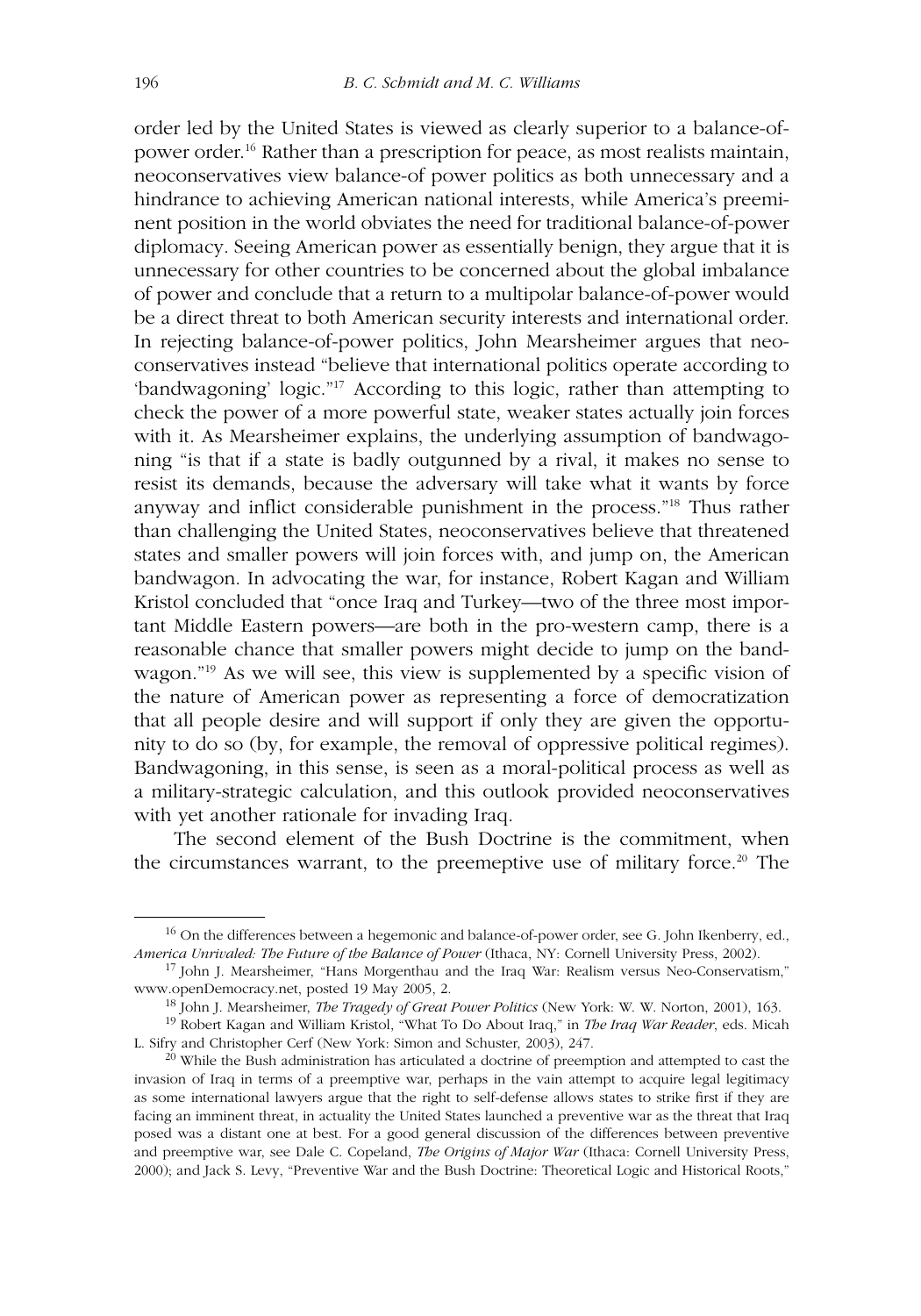policy of preemption is perhaps the most controversial element of the Bush Doctrine and, because of the profound implications of the policy, it has received the lion's share of attention.<sup>21</sup> In light of the  $9/11$  terrorist attacks on the World Trade Center and the Pentagon, the Bush administration depicted a threat environment radically different from that which existed during the Cold War. The most worrisome threats were deemed to be rogue states and terrorists armed with weapons of mass destruction (WMD). 9/11 had dramatically shown the willingness of terrorists to inflict large-scale destruction and death on American soil. In the climate of fear that existed after 9/11, and intentionally inflamed by neoconservative pundits appearing on MSNBC and Fox News, scenarios of rogue states or terrorists armed with WMD were deemed unacceptable by Bush administration officials.<sup>22</sup> Bush judged it necessary to eliminate such threats before they fully materialized in the form of a mushroom cloud over Los Angeles or Manhattan. The 2002 National Security Strategy declares "we must be prepared to stop rogue states and their terrorist clients before they are able to threaten or use weapons of mass destruction against the United States and our allies and friends. . . . We must deter and defend against the threat before it is unleashed."23

In addition to justifying preemption on the basis of preventing the nightmare scenario of WMD being used on American soil from becoming reality, there was the argument that the traditional methods of deterrence and containment were no longer credible when it came to rogue states and terrorists. John Ikenberry explains that the neoconservatives' argument was that terrorists and the regimes that support them "cannot be deterred because they are either willing to die for their cause or able to escape retaliation."<sup>24</sup> According to the 2002 National Security Strategy, "traditional concepts of deterrence will not work against a terrorist enemy whose avowed tactics are wanton destruction and the targeting of innocents; whose so-called soldiers seek martyrdom in death and whose most potent protection is statelessness."25 While the policy of preemption does indeed have radical implications for the prevailing rules and norms regarding the use of force, especially those embodied in the United Nations Charter, it is important to recall that during the Cold War many

in Stanley A. Renshon and Peter Suedfeld, eds. *Understanding the Bush Doctrine: Psychology and Strategy in an Age of Terrorism* (London: Routledge, 2007).

<sup>21</sup> See, for example, Richard Falk, "The New Bush Doctrine," *The Nation* (15 July 2002).

 $22$  For an interesting account of how the neoconservatives used the media to help create a general climate of fear and inflame public opinion, see Halper and Clarke, *America Alone*, 182–200; Douglas Kellner, *From 9/11 to Terror War: The Dangers of the Bush Legacy* (Lanham, MD: Rowman and Littlefield, 2003); and, more broadly, Stuart Croft, *Culture, Crisis, and America's War on Terror* (Cambridge: Cambridge University Press, 2006). On the role that threat inflation played in selling the war to the American people, see Chaim Kaufmann, "Threat Inflation and the Failure of the Marketplace of Ideas: The Selling of the Iraq War," *International Security* 29, no. 1 (Summer 2004): 5–48.

<sup>&</sup>lt;sup>23</sup> See *The National Security Strategy of the United States*, Washington, DC, September 2002, http://www.whitehouse.gov/nsc/nss.html.

 $24$  Ikenberry, "America's Imperial Ambition," 49.

<sup>&</sup>lt;sup>25</sup> See *The National Security Strategy of the United States*, Washington, DC, September 2002, http://www.whitehouse.gov/nsc/nss.html.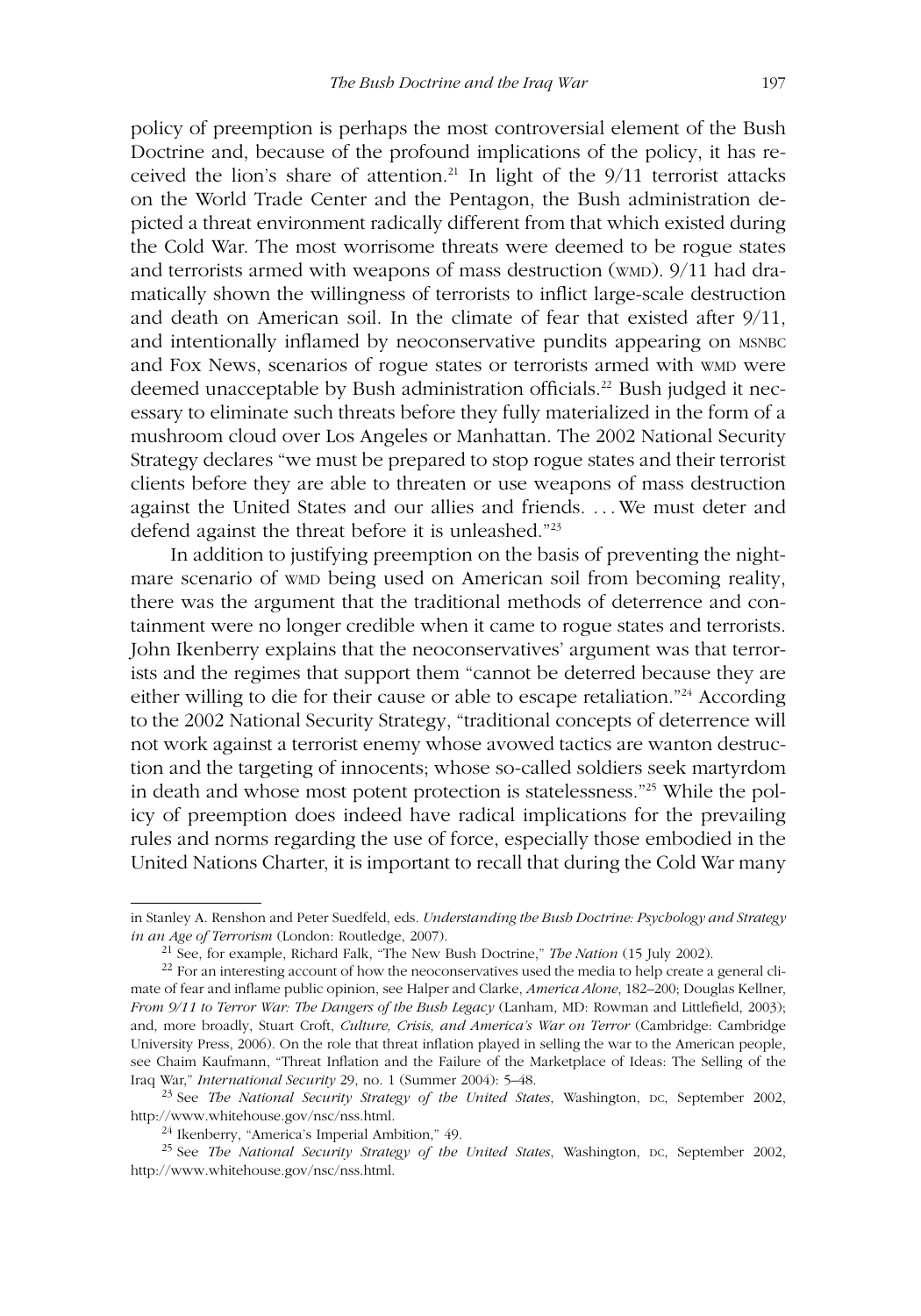neoconservatives never fully supported the policy of deterrence. Several of the neoconservatives in the Bush administration advocating preemption and preventive war were influenced by Albert Wohlstetter's critiques of the policy of nuclear deterrence and mutually assured destruction (MAD) and his advocacy of a much more forceful policy toward the Soviet Union, including plans to fight and win a nuclear war.<sup>26</sup> The National Security Strategy claims the doctrine of preemptive war is not unprecedented, and the United States has always maintained the option of using force to prevent threats to its national security. To forestall new and emerging threats, Bush announced that the United States would not remain idle, but rather would, "if necessary, act preemptively."

The third element of the Bush Doctrine is a unilateralism that follows logically from the previous two elements. A commitment to the maintenance of a unipolar international system and to the doctrine of preemption is unilateralist to the core. As evidenced by the inability of the United States to attain a Security Council resolution authorizing the use of force against Iraq, it is extremely difficult a get a consensus on the preemptive use of force. Yet the behavior of the Bush administration indicates that they did not perceive this to be a significant obstacle or problem. In addition to the neoconservatives' criticism of President Clinton's failure to remove Saddam Hussein from power, they were also highly critical of his multilateral approach to foreign policy.27 Unipolar powers, neoconservatives argue, do not need to act multilaterally; they have the option of acting unilaterally. Bush's preference to act in a unilateral manner was evident before 9/11. In a short period of time, the Bush administration rejected a number of international agreements including the International Criminal Court, the Kyoto Protocol, the protocol implementing the ban on biological weapons, and withdrew from the 1972 Anti-Ballistic Missile Treaty with Russia.

The most striking example of the administration's willingness to proceed unilaterally, of course, was its decision to defy the will of much of the international community, including the UN Security Council, and invade Iraq.28 Notwithstanding all of the extra burdens that the United States has had to endure because of its inability to convince its allies of the merits of overthrowing Saddam Hussein's regime, Robert Jervis points out that there were, ironically enough, some advantages to the broad opposition to its plan, since "it gave the United States the opportunity to demonstrate that it would override strenuous objections from allies if this was necessary to reach its goals."29 Apparently even Saddam Hussein was surprised by the United

<sup>26</sup> For more on the influence of Wohlstetter, see Halper and Clarke, *America Alone*, 61–64.

<sup>27</sup> See Jeane Kirkpatrick, "Where Is Our Foreign Policy?" *Washington Post*, 30 July 1993; and Paul D. Wolfowitz, "Clinton's First Year," *Foreign Affairs* (January/February 1994): 28–43.

<sup>&</sup>lt;sup>28</sup> President Bush's claim to have assembled a broad coalition of states is dubious at best. Among the states included in the so-called coalition were Bulgaria, El Salvador, Eritrea, Iceland, Kuwait, Marshall Islands, Micronesia, Rwanda, Solomon Islands, Tonga, and the United Kingdom.

<sup>29</sup> Jervis, "Understanding the Bush Doctrine," 13.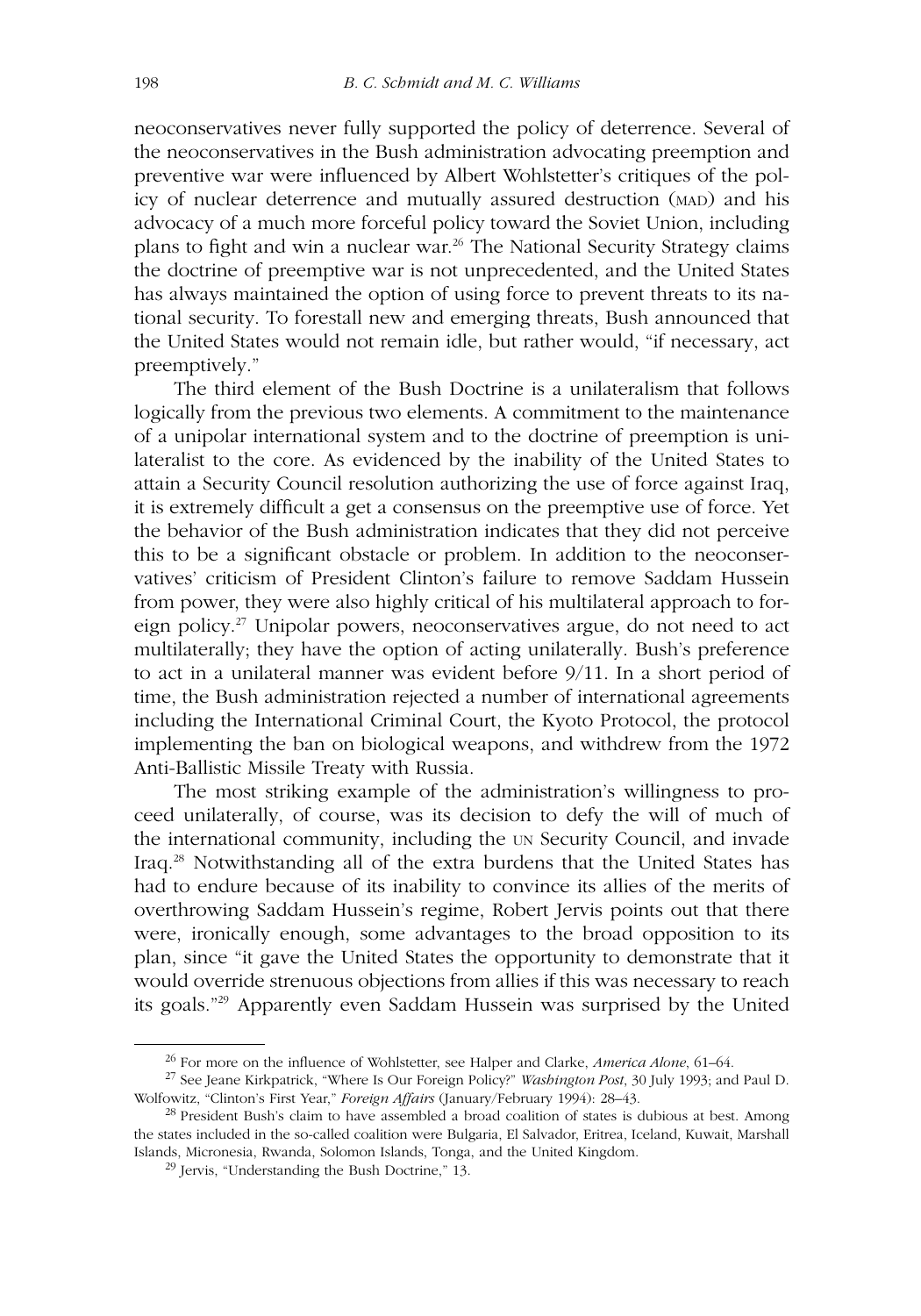States' willingness to act unilaterally and circumvent the UN.<sup>30</sup> A key reason for the neoconservatives' confidence in pursuing a go-it-alone strategy in Iraq was their steadfast faith in the power of the American military. Like many others, they were captivated by the United States' massive display of military prowess in the 1991 Persian Gulf War. When Bush entered the oval office, the United States unquestionably possessed the most powerful military in the world.<sup>31</sup> Neoconservatives argued that the United States should use its military power to reorder the international system to suit America's own national interests, and as Halper and Clarke have argued, "from its early beginnings, a proclivity toward the use of force has been an identifying badge of the neo-conservative ideology."32

In addition to their belief in the utility of military force, the neoconservatives who surrounded Bush were strong proponents of what has been termed the revolution in military affairs (RMA). As Mearsheimer has pointed out, the neoconservatives "believed that the United States could rely on stealth technology, air-delivered precision-guided weapons, and small but highly mobile ground forces to win quick and decisive victories."33 Given their penchant for unilateral action, fascination with military power, and faith in the RMA to achieve political objectives, it is hardly surprising that neoconservatives were confident that the United States could quickly, efficiently, and affordably achieve regime change in Iraq—a claim which in terms of conventional force-on-force operations seems largely to have been confirmed, even as its limitations in reconstruction, occupation, or asymmetric contexts have been cruelly exposed.

The final element of the Bush Doctrine, and one that is deeply embedded in the history of American foreign policy, is democracy promotion. Mearsheimer characterizes the neoconservative Bush Doctrine as "Wilsonianism with teeth." He explains that "the theory has an idealist strand and a power strand: Wilsonianism provides the idealism, an emphasis on military power provides the teeth."34 As many observers of American foreign policy have noted, there is a widespread conviction among policy makers that the United States economic and security interests are advanced by the spread of liberal values and democratic institutions abroad.<sup>35</sup> Neoconservatives fully

<sup>&</sup>lt;sup>30</sup> See Kevin Woods, James Lacey, and Williamson Murray, "Saddam's Delusions: The View from Inside," *Foreign Affairs* 85 (May/June 2006).

<sup>&</sup>lt;sup>31</sup> The impressive extent of American military capabilities are discussed in Barry R. Posen, "Command of the Commons: The Military Foundation of U.S. Hegemony," *International Security* 28, no. 1 (Summer 2003).32 Halper and Clarke, *America Alone*, 26.

<sup>33</sup> Mearsheimer, "Hans Morgenthau and the Iraq War," 2.

<sup>34</sup> Mearsheimer, "Hans Morgenthau and the Iraq War," 1.

<sup>35</sup> See Michael Cox, G. John Ikenberry, and Takashi Inoguchi, eds., *American Democracy Promotion: Impulses, Strategies, and Impacts* (Oxford: Oxford University Press, 2000); C. Layne, *The Peace of Illusions*, and Jonathan Monten, "The Roots of the Bush Doctrine: Power, Nationalism, and Democracy Promotion in U.S. Strategy," *International Security* 29, no. 4 (Spring 2005).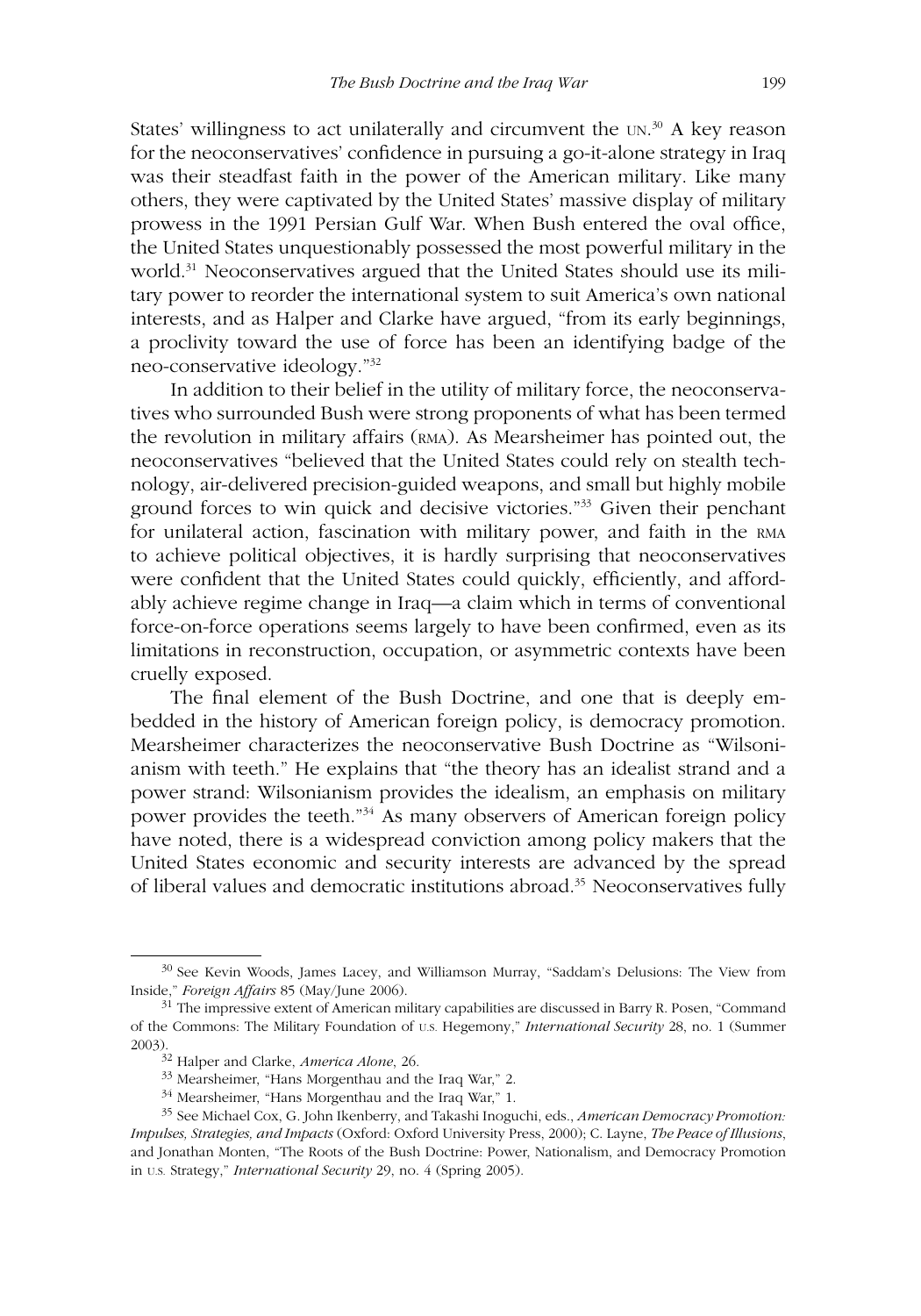embody this belief and strongly support the notion that American foreign policy should actively, and at times forcefully, work to spread democracy. According to Charles Krauthammer, for example, "with the decline of communism, the advancement of democracy should become the touchstone of a new ideological American foreign policy."36 By embracing democracy as the universally best form of government, and by committing themselves to spreading democracy across the globe, neoconservatives are in important respects the heirs of Wilsonian liberalism. While some, like Francis Fukuyama, assume a steady and irreversible march toward democracy, other neoconservatives advocate a much more proactive program.

Indeed, Iraq was intended to be merely the first step in the eventual regional democratization of the entire Middle East. After years of supporting authoritarian, monarchical governments, the Bush administration abruptly determined that democracy was the remedy to all of the ills, especially the rise of terrorism, plaguing the Middle East. One of the justifications for invading Iraq rested on the claim that by removing the dictator Saddam Hussein, democracy would bloom in Iraq. In the case of Iraq, the task was not judged to be overly difficult. Just as democracy flourished in Eastern Europe after one dictator after another was removed from power following the collapse of the Soviet Union, the same result was predicted for Iraq. Informed by a liberal view of international relations, democracy promotion in Iraq was deemed to be a valid goal of American foreign policy. A democratic Iraq, it was argued, would result in a dramatic change in its foreign policy and would remove the terrorist threat that was (erroneously) argued to emanate from Baghdad. Moreover, democracy in Iraq, according to the neoconservatives, would have a transformative effect on the entire Middle East. In President Bush's 2003 speech to the National Endowment for Democracy, he declared "Iraqi democracy will succeed—and that success will send forth news, from Damascus to Tehran—that freedom can be the future of every nation."37 Promoting democracy and freedom in the Islamic world, by force if necessary, was viewed as a crucial element of the overall strategy of countering radical extremism and terror. Not only would a campaign for democracy help to eliminate the terrorist threat to the United States, but it would also help to transform the Middle East into a democratic zone of peace that would be beneficial to the region in general and America's strategic ally, Israel, in particular.

Collectively, these four elements of the Bush Doctrine provided a powerful rationale for invading Iraq. When viewed along with the Bush Doctrine,

<sup>36</sup> Charles Krauthammer, "Universal Dominion: Toward a Unipolar World," *National Interest* (Winter 1989/90), 47.

<sup>&</sup>lt;sup>37</sup> See President George W. Bush, remarks at the celebration of the 20th Anniversary of the National Endowment for Democracy United States Chamber of Commerce, Washington, DC, http://www.whitehouse.gov/news/releases/2003/11/20031106-2.html.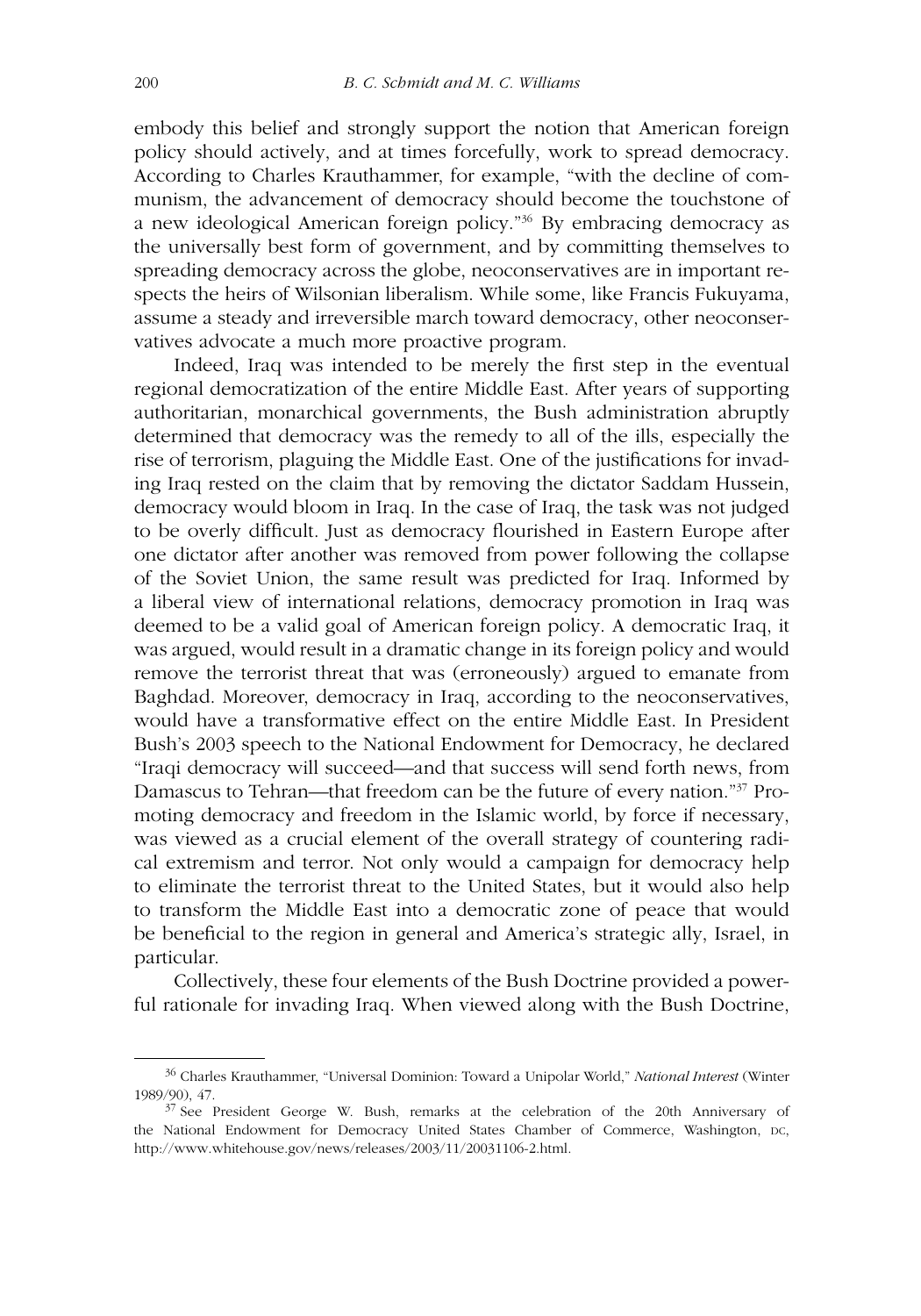the administration's argument that the invasion of Iraq was a key element of its global war on terror was accepted by a large segment of the American public, including the United States Congress. When joined together with the specific arguments advanced by key neoconservatives, both inside and outside the Bush administration, about Iraq's alleged possession of WMD, defiance of UN Security Council resolutions, previous reckless behavior, and the imminent threat it posed to the United States, the momentum for war was all but unstoppable. Whenever the opportunity arose, neoconservatives, especially Dick Cheney, never tired of making the link between the 9/11 terrorist attack and Iraq.38 They portrayed a picture to the American public of Saddam Hussein as a serial aggressor who could not be allowed to possess WMD. They propagated an interpretation of Iraq's previous behavior under Saddam Hussein as inherently aggressive and expansionistic. Often drawing on the analogy to Hitler, the neoconservatives advanced the argument that Hussein's Iraq could neither be contained nor deterred from using its alleged WMD. In the general climate of fear that existed after 9/11 and armed with a half-baked strategic plan, the neoconservatives led the United States to war with Iraq. $39$ 

#### REALISM AND THE IRAQ WAR

Many realist scholars never accepted the arguments advanced by the neoconservatives. In response to the administration's growing moves toward invasion, a number of American realists attempted to enter the public debate and make the case that it was unwise for the United States to choose war with Iraq. Not only did they foresee a host of problems that would likely

<sup>&</sup>lt;sup>38</sup> Our analysis of American foreign policy and the decision to invade Iraq does not rest on the specific roles played by individual neoconservatives in the Bush administration. Nevertheless it is valid to ask whether Vice President Cheney, who tirelessly argued that Saddam Hussein represented a grave threat to the United States and played a major role in advocating regime change, is a neoconservative. Neoconservatism is itself, of course, a very broad "persuasion," to use Irving Kristol's description. With this said, we think the evidence indicates that Cheney is closely associated with the position of the neoconservatives, at least as an "implementer" if not an "originator" of their ideas. See Michael Desch, "America's Liberal Illiberalism: The Ideological Origins of Overreaction in U.S. Foreign Policy," *International Security* 32, no. 3 (Winter 2007/08). Cheney's signature can be found on the "1997 Statement of Principles of the Project for a New American Century," http://www.newamericancentury.org/statementofprinciples.htm. Charles Krauthammer identifies George W. Bush, Dick Cheney, Condoleezza Rice, and Donald Rumsfeld as "the current practitioners of neoconservative foreign policy." See Krauthammer, "The Neoconservative Convergence," 26. For additional discussion of this issue, see Halper and Clarke, *America Alone*; David Halberstam, *War in a Time of Peace: Bush, Clinton, and the Generals* (New York: Touchstone, 2002); and James Mann, *The Rise of the Vulcans: The History of the Bush War Cabinet* (New York: Viking, 2004). By contrast, Cheney is labeled a realist in Anatol Lieven's thoughtful *America Right or Wrong: An Anatomy of American Nationalism* (New York: Oxford University Press, 2004), which illustrates the difficulties in cut-and-dried categorizations.

<sup>39</sup> See Halper and Clarke, *America Alone*; Daalder and Lindsay, *America Unbound*; and Bob Woodward, *Plan of Attack* (New York: Simon and Schuster, 2004).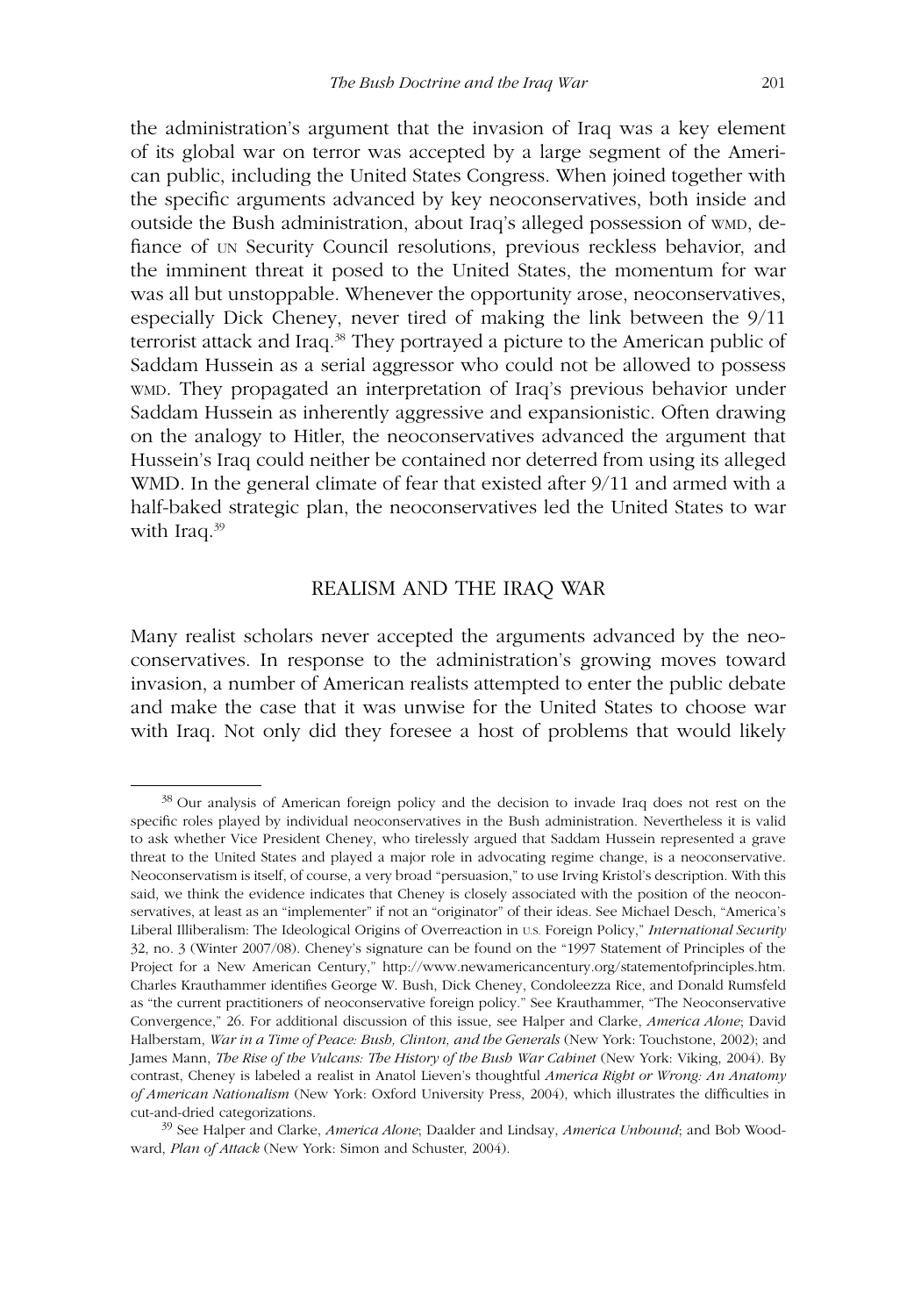accompany the United States' occupation of the country, but they also found it unnecessary and counterproductive to invade Iraq.40 Realists argued that the invasion of Iraq would direct attention away from dealing with the real terrorist threat posed by al Qaeda, including the search for Osama bin Laden and the campaign against the Taliban in Afghanistan. As we expound below, realists argued that Iraq could be contained, thus making war unnecessary. In this section, we first lay out the realist critique of the main elements of the Bush Doctrine, since it provided the key rationale for the Iraq War. We then examine how realists attempted to counter the specific arguments that neoconservatives and the Bush administration made for going to war with Iraq.

To the extent that neoconservatism embraces a liberal theory of international relations, it is not surprising that many realists view the Bush Doctrine as a recipe for disaster. Since at least the time of Hans J. Morgenthau, realists have been fierce critics of the tendency of the United States to engage in moralistic foreign policy crusades to remake the world in its own image. The grand project of spreading democracy to the Middle East on the basis of alleged universal liberal principles is simply the latest example of a moralistic and crusading spirit in American foreign policy. While neoconservatives want to imbue the key concept of the American national interest with universal moral principles and values, classical realists such as Morgenthau and George Kennan argued that this is precisely what led to so many of the United States' foreign policy blunders.<sup>41</sup> The national interest, according to Morgenthau, must be derived from the specific interests of the United States, which at a minimum are to protect its "physical, political, and cultural identity against encroachments by other nations,"<sup>42</sup> and while never denying that realism had to embrace moral and political values, he stressed that the national interest must also be commensurate with the power available to the United States. Morgenthau struggled throughout his career to convince American foreign policy officials of the dangers of conceptualizing the national interest in universalistic moral terms. In 1947, he wrote "a foreign policy based upon a moral principle, which by definition relegates the national interest to the background (if it does not neglect it altogether) is of necessity a policy of national suicide, actual or potential."43 With respect to the liberal Wilsonian

<sup>&</sup>lt;sup>40</sup> "War With Iraq is Not in America's National Interest." Paid advertisement, 26 September 2002. For a general overview of some of the key realists views of the Bush administration's decision to invade Iraq, such as those of John J. Mearsheimer, Barry Posen, Christopher Preble, Daryl G. Press, Stephen Walt, and Kenneth N. Waltz, see Paul Starobin, "The Realists," *National Journal* 39, no. 37 (16 September 2006): 24–31.

<sup>41</sup> See Hans J. Morgenthau, *In Defense of the National Interest: A Critical Examination of American Foreign Policy* (New York: Alfred A. Knopf, 1951); and George F. Kennan, *American Diplomacy, Expanded Edition* (Chicago: University of Chicago Press, 1984).

<sup>42</sup> Hans J. Morgenthau, "Another 'Great Debate': The National Interest of the United States," *American Political Science Review* 46 (December 1952), 972.

<sup>43</sup> Hans J. Morgenthau, "The Primacy of the National Interest," *The American Scholar* (vol. 18, no. 2, Spring 1949), 10.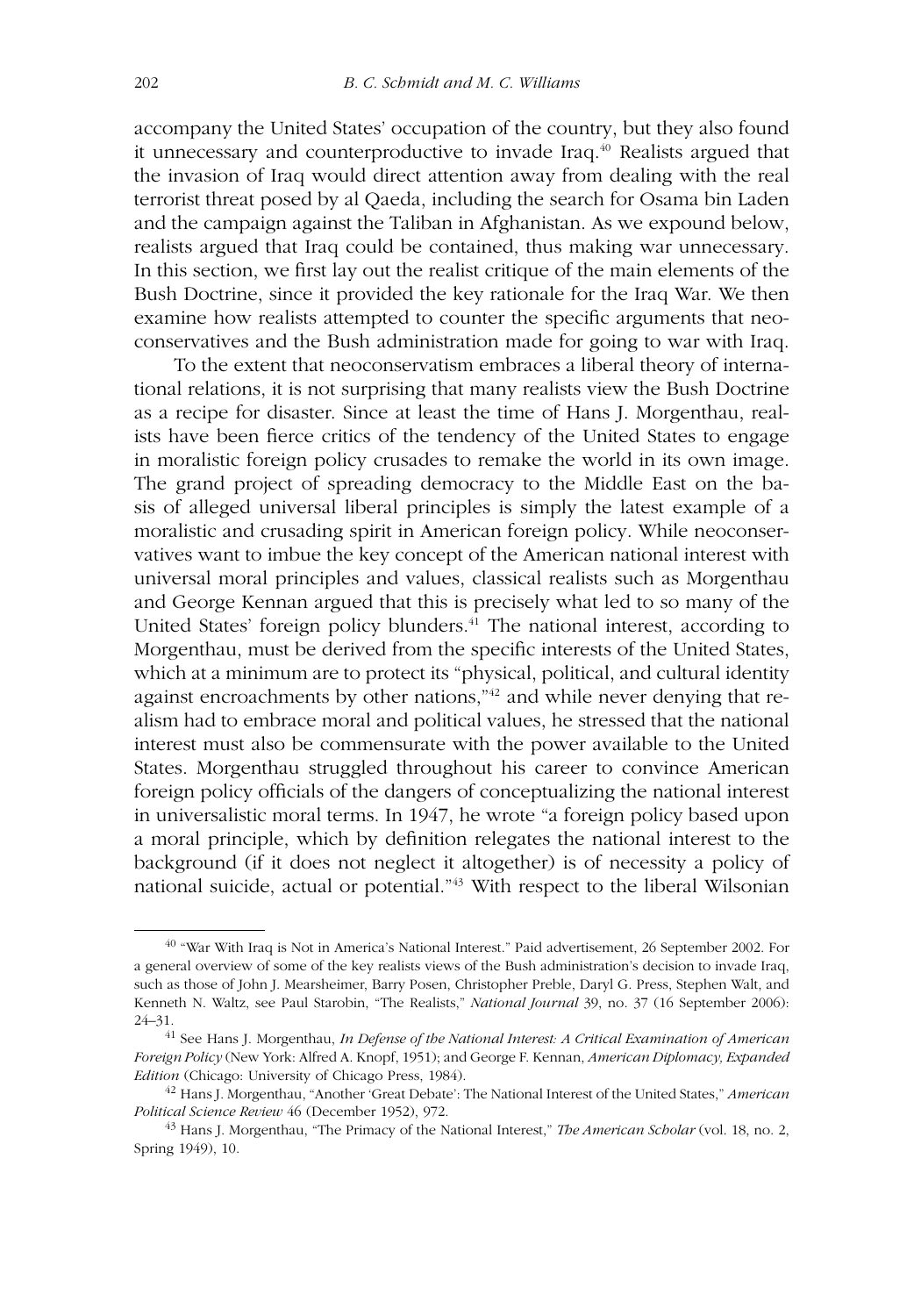project of spreading democracy, Morgenthau perceptively observed "it is obvious that no statesmen could pursue without discrimination such a policy of universal democracy without courting disaster; commitments would outrun resources and failure would ensue."44 For Morgenthau, the contrast between the national interest, on the one hand, and morals, on the other, was a false dichotomy. As he viewed it, "the choice is not between moral principles and the national interest, devoid of moral dignity, but between one set of moral principles divorced from political reality, and another set of moral principles derived from political reality."45

Although Bush and the neoconservatives wholeheartedly embrace the liberal premise that democracies have distinctive foreign policies and exercise peaceful restraint in their relations with other democracies, structural realists have been fierce critics of the so-called democratic peace thesis.<sup>46</sup> As Mearsheimer observes, "the neo-conservatives' theory of international politics focuses on promoting democracy, which they believe is the most powerful ideology on the face of the earth." He adds, they also "believe that the world divides into good states and bad states, and that the democracies are the white hats."<sup>47</sup> In contrast to theorists of the democratic peace, structural realists argue instead that systemic pressures force all states, democracies and nondemocracies alike, to act in a similar manner.<sup>48</sup> Christopher Layne explains, "international political behaviour is characterized by continuity, regularity, and repetition because states are constrained by the international system's unchanging (and probably unchangeable) structure."<sup>49</sup> In this manner, a change in the character of the units (states) is unlikely to change the nature of international politics. Realists also call into question the neoconservatives' pristine account of the history of American foreign policy behavior and the notion of "American exceptionalism." While often portrayed as standing for good over evil, the history of American foreign policy, including its relationship to Iraq during the Iran-Iraq War, provides plenty of examples of ruthless and less than moral behavior. Not only do realists dispute the notion that the internal character of a regime determines its external behavior, but they are also extremely dubious that the United States has the capabilities, know-how, and perseverance to bring about democracy in Iraq or any other

<sup>44</sup> Ibid., 10.

<sup>45</sup> Morgenthau, *In Defense of the National Interest*, 33.

<sup>46</sup> See, for example, Christopher Layne, "Kant or Cant: The Myth of the Democratic Peace," *International Security* 19 (Fall 1994): 5–49 and Sebastian Rosato, "The Flawed Logic of Democratic Peace Theory," *American Political Science Review* 97, no. 4 (November 2003): 585–602.

<sup>47</sup> Mearsheimer, "Hans Morgenthau and the Iraq War," 3.

<sup>48</sup> The seminal work is by Kenneth N. Waltz, *Theory of International Politics* (Reading, MA: Addison-Wesley, 1979).

<sup>49</sup> Christopher Layne, "Kant or Cant: The Myth of the Democratic Peace," in *Debating the Democratic Peace*, eds. Michael E. Brown, Sean M. Lynn-Jones, and Steven E. Miller (Cambridge, MA: MIT Press, 1996), 162.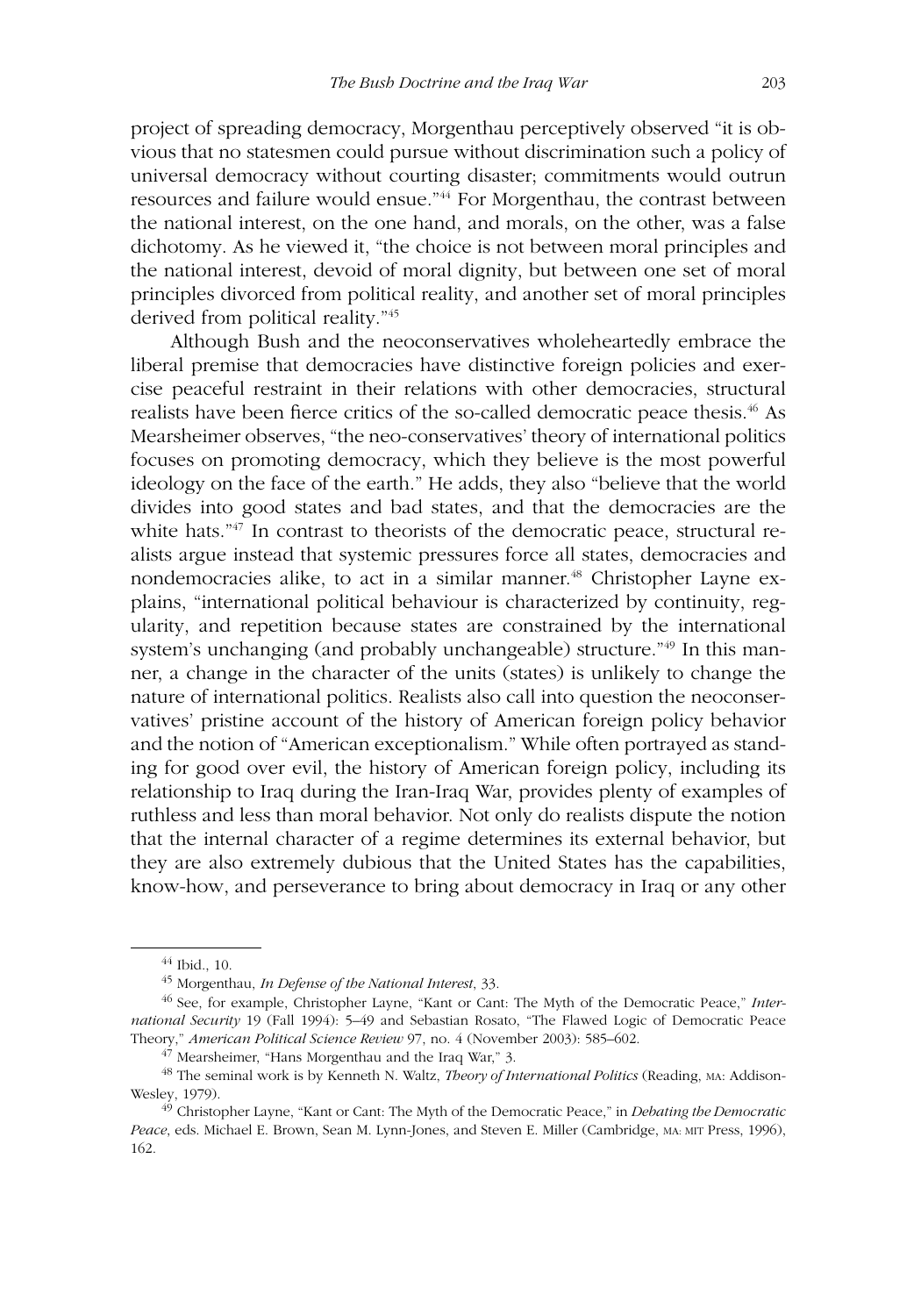state in the world. As many have noted, the United States does not have a strong track record of successful nation-building.

In contrast to neoconservatism's claim that democracy is the most powerful ideology in the world, realists have stressed the power of nationalism. Despite the fact that nationalism was strongly visible during the Vietnam War and is clearly evident today in the lethal insurgency underway in Iraq, the neoconservatives who planned the attack on Iraq simply discounted its potential impact, choosing instead to fancifully believe that the United States' armed forces would be greeted as liberators. Realists who emphasize nationalism warned of the dangers of invading a multiethnic Middle Eastern state, and they have largely been vindicated. One could argue that the first Bush administration understood the dangers of occupying Iraq and thus prudently ended the war once the objective of liberating Kuwait was met. With the hindsight of the Cold War, Mearsheimer notes "realists thought from the start that it was foolish in the age of nationalism to think that the United States could invade and occupy Iraq and other countries in the middle east for the purpose of altering their political systems in ways that would make them friendly to America."50

Realists strongly disagreed with the neoconservatives' assertion that, following the invasion of Iraq, other countries would seek either to align themselves with the United States or reform their domestic political system to suit America's liking. Stephen Walt, for example, holds that by employing bandwagoning logic, neoconservatives incorrectly argued "that displays of power and resolve by the United States will discourage further resistance and lead more and more states to conclude that it is time to get on our side."51 Realists do not believe that states are inclined to bandwagon because it actually entails conceding power to a rival state, which they argue is never a good idea in the self-help anarchical international system.<sup>52</sup> Rather than living in a bandwagoning world, as neoconservatives believe, realists, according to Mearsheimer, "tend to believe that we live in a balancing world, in which, when one state puts its fist in another state's face, the target usually does not throw its hands in the air and surrender. Instead, it looks for ways to defend itself; it balances against the threatening state."53

Thus rather than other so-called rogue states, including the other two members of the axis of evil—Iran and North Korea, capitulating to the United States, many realists argued that if Iraq was invaded by American forces these states would likely redouble their efforts to deter an invasion or attack. Not surprisingly for these realists, the most likely means of attaining the ability

<sup>50</sup> Mearsheimer, "Hans Morgenthau and the Iraq War," 4.

<sup>51</sup> Stephen M. Walt, *Taming American Power: The Global Response to U.S. Primacy* (W. W. Norton, 2005) 184.

<sup>52</sup> There are, however, some exceptions. See Randall L. Schweller, "Bandwagoning For Profit: Bringing the Revisionist State Back In," *International Security* 19, no. 1 (1994).

<sup>53</sup> Mearsheimer, "Hans Morgenthau and the Iraq War," 4.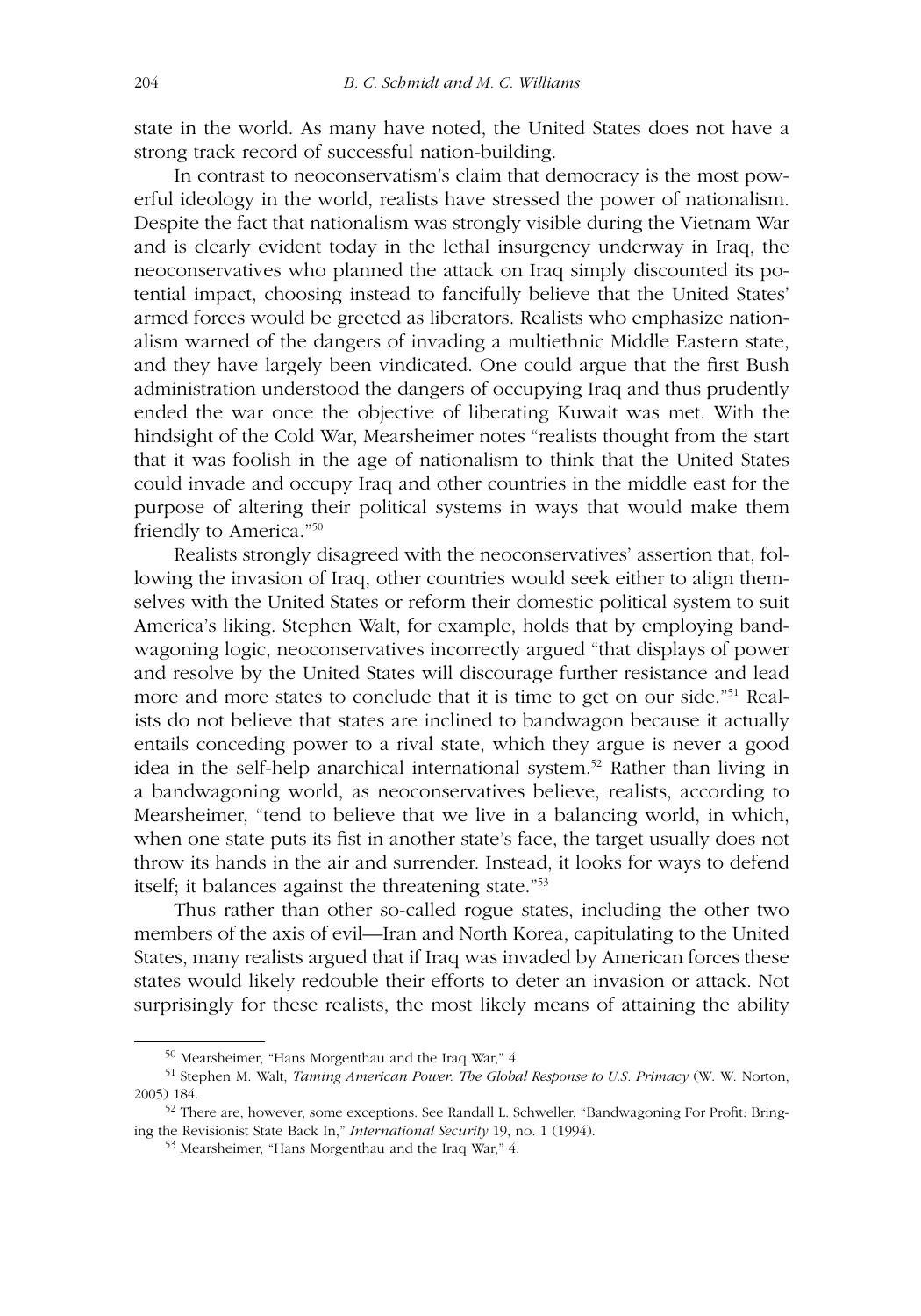to deter the United States from attacking would be the acquisition of nuclear weapons. As we now know, the United States' use of military power to rid Iraq of Saddam Hussein did not result in either North Korea or Iran appeasing the United States and jumping on the American bandwagon. Instead, both remain defiant. The latter appears intent on acquiring the capability to build a nuclear weapon; and it would take quite an extraordinary leap to see recent progress in the North Korean case as a direct result of the fraught situation in Iraq. Although the remnants of the Iraqi army proved to be no match against the American military armed with the latest RMA technology, United States forces have been bogged down and dealing with a destructive and lethal insurgency, a situation that was also largely foreseen by realists such as Michael Desch and Barry Posen who issued an advance warning about the difficulties of urban warfare. <sup>54</sup> As Mearsheimer sees it, realism quickly unravels the neoconservatives' faulty logic and explains the current reality of the Iraq situation: "in short, occupation stokes nationalism, which leads to insurgency, which undermines any hope of making bandwagoning logic work, which undermines big-stick diplomacy."55

Since realists argue that international politics operates according to balance-of-power logic, they also contest the neoconservatives' argument that a grand strategy of primacy or empire is obviously attainable or advantageous for the United States.<sup>56</sup> While a few realists have endorsed hegemony as a superior form of international order and advocated that the United States pursue a grand strategy of primacy to maintain the current unipolar system, most realists dismiss this as simply unrealistic.<sup>57</sup> Quite simply, "in a unipolar distribution of power, balance-of-power realism makes a clear prediction: weaker states will resist and balance against the predominant state."<sup>58</sup> Even though the logic of offensive realism dictates that hegemony is the best that is, the most secure—position for a state, Mearsheimer argues that it is simply unattainable and strategies that attempt to achieve it are ultimately self-defeating.<sup>59</sup> Layne concurs, arguing that the attempt "to maintain u.s. hegemony is self-defeating because it will provoke other states to balance against the United States, and result in the depletion of America's relative

<sup>54</sup> See Michael C. Desch, "Know Thy Enemy," *American Conservative* (16 December 2002); and Barry Posen, "Battling for Baghdad," *New York Times* (13 October 2002).

<sup>55</sup> Mearsheimer, "Hans Morgenthau and the Iraq War," 5.

<sup>56</sup> On the perils of empire, see the statement of principles by the Coalition for a Realistic Foreign Policy, http://www.realisticforeignpolicy.org/static/000027.php.

<sup>57</sup> On the debate about unipolarity, see G. John Ikenberry, ed., *America Unrivaled: The Future of the Balance of Power* (Ithaca: Cornell University Press, 2002); Stephen G. Brooks and William C. Wohlforth, "American Primacy in Perspective," *Foreign Affairs* (vol. 81, no. 4, July/August 2002): 20–33; Layne, *The Peace of Illusions*; and Christopher Layne, "The Unipolar Illusion Revisited: The Coming End of the United States' Unipolar Moment," *International Security* 31, no. 2 (Fall 2006).

<sup>58</sup> G. John Ikenberry, "Introduction," in ed. G. John Ikenberry, *America Unrivaled: The Future of the Balance of Power* (Ithaca: Cornell University Press, 2002), 8.

<sup>59</sup> Mearsheimer, *The Tragedy of Great Power Politics*.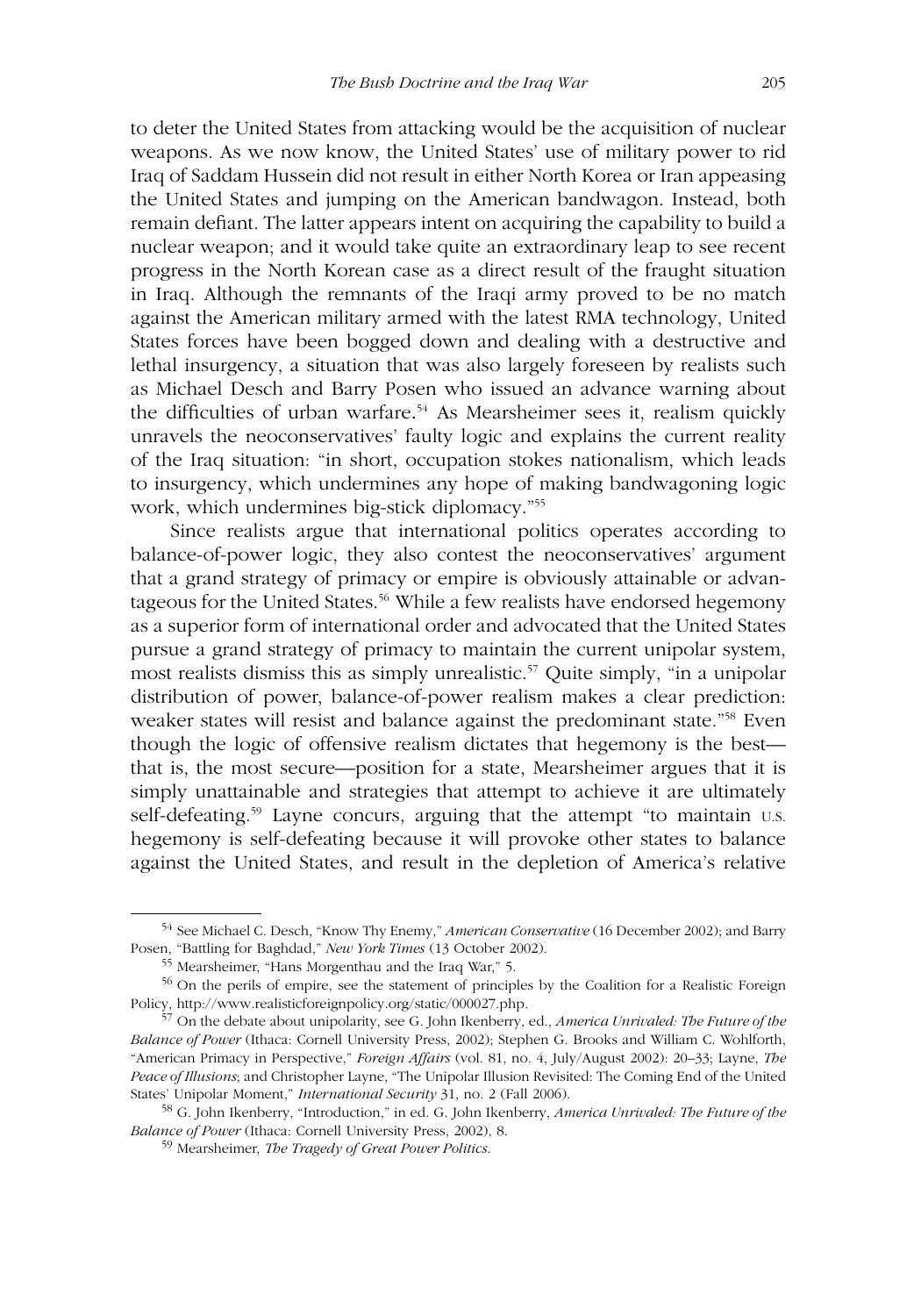power."60 In direct contrast with the neoconservatives, Mearsheimer argues "instead of building an empire—which will increase anti-American hatred and put U.S. forces on the front lines around the world—the United States should seek to reduce its military footprint and use force sparingly."<sup>61</sup>

Neoconservatives and others have, however, argued that given the superior power advantage that the United States currently possesses, balanceof-power politics is hardly relevant today. They see no evidence that other states are even attempting to balance what they perceive to be the omnipotent, yet benevolent, power of the United States. Although it is impossible here to deal with the latest academic controversy about the status of the concept of the balance-of-power, it is revealing to consider Stephen Walt's balance-of-threat theory as it adds another dimension to the realists' critique of the neoconservatives' argument for going to war with Iraq. Balance-ofthreat theory, according to Walt, "argues that states form alliances to balance against *threats*. Threats, in turn, are a function of power, proximity, offensive capabilities, and aggressive intentions."62 Of crucial importance in the context of the neoconservative Bush Doctrine, which advocates the preventive use of force, is the widely shared perception around the world that not only does the United States possess a super-abundance of power, but it also has aggressive intentions. As Walt observes, "the war in Iraq reinforced global concerns about the unchecked nature of U.S. power." By using "force against Iraq—in defiance of the Security Council and widespread global opposition," Walt argues that more and more states began to view the problem of U.S. primacy in the following manner: "how can other states be comfortable and secure when U.S. decisions affect all of their interests, and when the United States is strong enough to act pretty much as it wishes?"<sup>63</sup>

In this view, one of the ironies of the militaristic, aggressive, and unilateral nature of the Bush administration's foreign policy is that it is actually encouraging other states to engage in balancing behavior against the United States.<sup>64</sup> The unipolar system that neoconservatives so desperately want to maintain is being undermined by their very own policies because, as Robert Pape argues "the Bush strategy of aggressive unilateralism is changing the United States' long-enjoyed reputation for benign intent and giving other major powers reason to fear its power."65 As a direct consequence of this fear, Pape observes that states are adopting "'soft-balancing' measures: that

<sup>60</sup> Christopher Layne, "From Preponderance to Offshore Balancing," in eds. Michael E. Brown et al., *America's Strategic Choices, Revised Edition* (Cambridge, MA: MIT Press, 2000), 126.

<sup>61</sup> John J. Mearsheimer, "Hearts and Minds," *The National Interest* 69 (Fall 2002), 15.

<sup>62</sup> Stephen M. Walt, "Keeping the World 'Off-Balance,"' in *America Unrivaled*, 133.

<sup>63</sup> Walt, *Taming American Power*, 59–60.

<sup>64</sup> See Robert A. Pape, "Soft Balancing Against the United States," *International Security* 30, no. 1 (Summer 2005): 7–45 and T. V. Paul, "Soft Balancing in the Age of U.S. Primacy," *International Security* 30, no. 1 (Summer 2005): 46–71.

<sup>65</sup> Pape, "Soft Balancing against the United States," 9.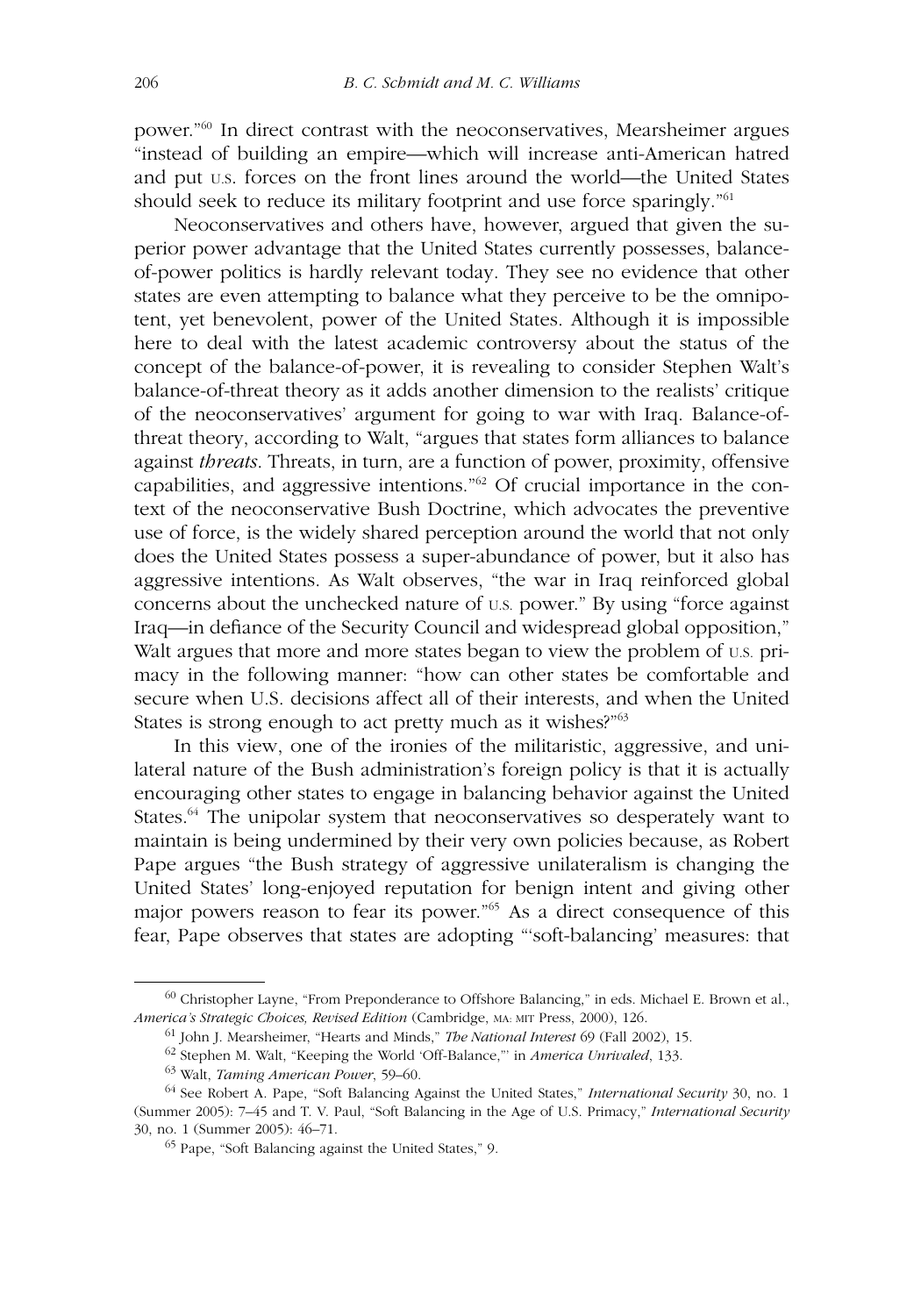is, actions that do not directly challenge U.S. military preponderance but that use nonmilitary tools to delay, frustrate, and undermine aggressive unilateral U.S. military policies."66 Yet, this is exactly what Walt and other realists predicted would happen when the United States adopted a threatening, powermaximizing foreign policy. In addition to the balancing, soft or otherwise, that states have begun to undertake against the United States, the second negative effect of the Iraq War has been an incredibly sharp decline in the favorable opinion that others around the world have of the United States. $67$ This greatly jeopardizes the ability of the United States to engage in successful diplomacy, which realists since Morgenthau have recognized to be a crucial component of state power.

We now turn to some of the specific critiques that realists made of neoconservative justifications and arguments for going to war with Iraq. Most fundamentally, realists never accepted the argument that preventive war with Iraq was necessary because Saddam Hussein could not be contained. Realists argued that the United States could contain Iraq indefinitely and that the preventive use of military force to remove Saddam Hussein from power was inimical to the American national interest.<sup>68</sup> While neoconservatives portrayed Iraqi foreign policy under Saddam Hussein as overly-aggressive and expansionist, Mearsheimer and Walt argued that the historical record did not support such an interpretation. During the 30 years that Saddam was in power, Iraq only started two wars with its neighbors: Iran in 1980 and Kuwait in 1990. Mearsheimer and Walt observe that "Saddam's record in this regard is no worse than that of neighboring states such as Egypt or Israel, each of which played a role in starting several wars since 1948."69 Moreover, in the case of the Iran-Iraq War, the United States as well as many of the Arab states actually supported Iraq as the lesser of the two evils. In the case of Iraq's attempt to annex Kuwait, Saddam Hussein had received a strong signal from the American Ambassador, April Glaspie, that the United States had no opinion on Arab-Arab conflicts, including Iraq's border dispute with Kuwait.<sup>70</sup> Mearsheimer and Walt conclude that a careful examination of the historical record "shows Saddam was neither mindlessly aggressive nor particularly reckless."71

As we now know, the Bush administration's justification that war with Iraq was necessary because it possessed large quantities of WMD has proved

<sup>66</sup> Ibid., 10.

<sup>67</sup> See Walt, *Taming American Power*, chap. 4; and Stephen Brooks, *As Others See Us: The Causes and Consequences of Foreign Perceptions of America (*Peterborough: Broadview Press, 2006).

<sup>68</sup> See "War with Iraq is Not in America's National Interest," *New York Times*, paid advertisement, 26 September 2002.

<sup>69</sup> John J. Mearsheimer and Stephen M. Walt, "An Unnecessary War," *Foreign Policy* (January/February 2003), 52.

<sup>70</sup> See "The Glaspie Transcript: Saddam Meets the U.S. Ambassador," in eds., Sifry and Cerf, *The Iraq War Reader*, 61–71.

<sup>71</sup> Mearsheimer and Walt, "An Unnecessary War," 54.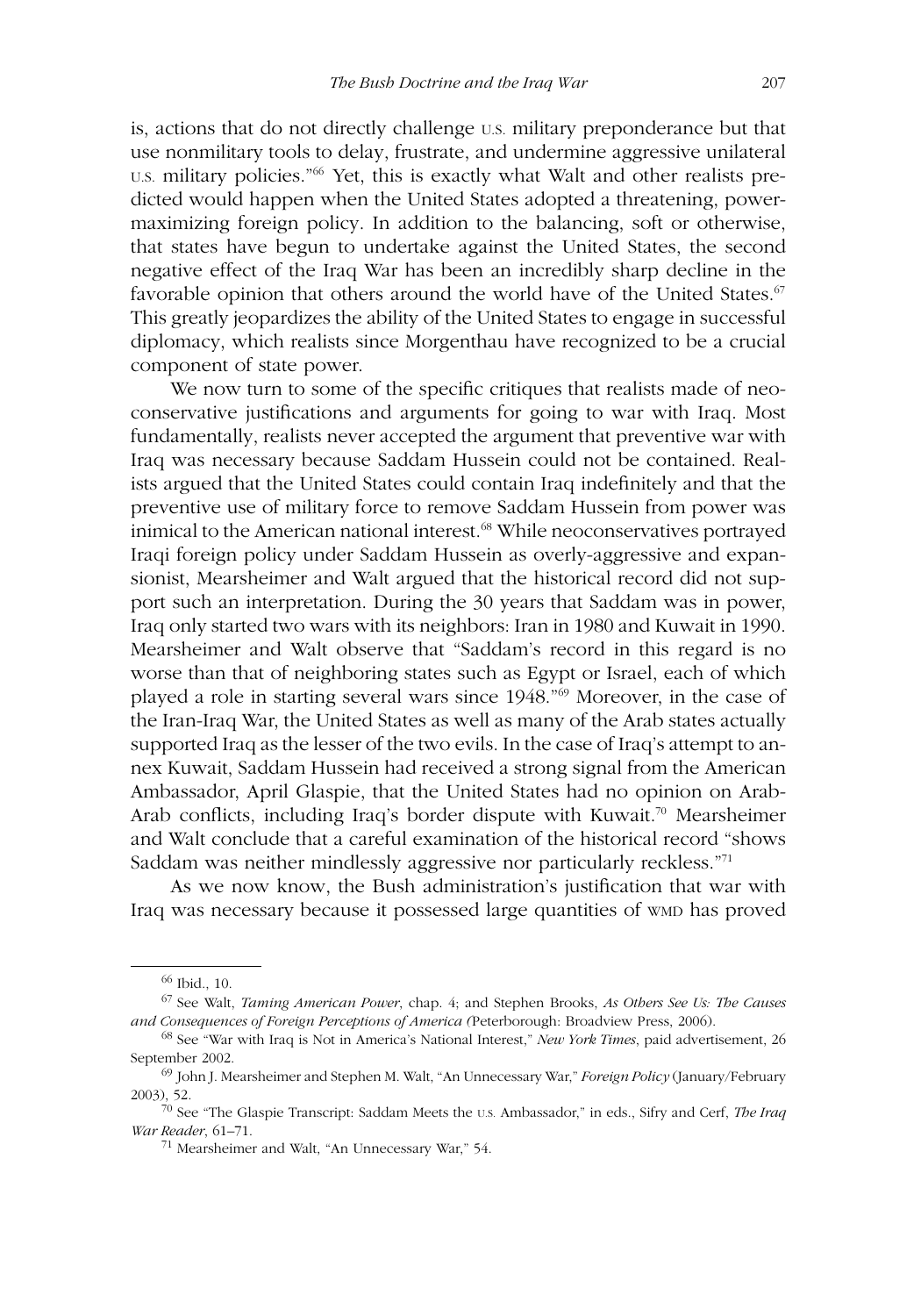to be illusory. Yet even if Iraq did possess WMD, including nuclear weapons, Mearsheimer and Walt argued that the United States could have deterred Saddam Hussein from using them, thus making preventive war unnecessary. According to Mearsheimer and Walt, "the historical record shows that the United States can contain Iraq effectively—even if Saddam has nuclear weapons—just as it contained the Soviet Union during the Cold War."72 While acknowledging that Saddam Hussein used chemical weapons against the Kurds in Northern Iraq and Iran, Mearsheimer and Walt disagreed with the neoconservatives' and Bush's assessment that he would use them against the United States, since the calculus for using these types of weapons would be fundamentally different against an opponent such as the United States. Thus, while Iraq "could use chemical weapons against the Kurds and Iranians because they could not retaliate in kind," this would not be the case with the United States, since it "can retaliate with overwhelming force, including weapons of mass destruction." They add, "this is why Mr. Hussein did not use chemical or biological weapons against American forces or Israel during the 1991 Persian Gulf War."73

In the same manner that realists argued that Iraq could be deterred from using its alleged WMD, Mearsheimer and Walt also dismissed the notion that Saddam Hussein would hand off his WMD to groups such as al Qaeda, who could then use them against the United States. When realists examine the recent history of Iraqi foreign policy, they conclude that if there is one thing to be learned about Saddam Hussein, it is that he wanted to survive and remain in power. Handing off any type of WMD to terrorists intent on using them against the United States would have been one sure way for his reign to come to a quick end. Thus realists never supported the argument that war was necessary to prevent Saddam Hussein from slipping his WMD to terrorists. According to Mearsheimer and Walt, Hussein "would have little to gain and everything to lose since he could never be sure that American surveillance would not detect the handoff." And "if it did, the United States response would be swift and devastating."<sup>74</sup> To their credit, realists also rejected the idea that Saddam Hussein would handoff his WMD to terrorists such as al Qaeda, because they never accepted the Bush administration's faulty charge that Iraq had anything to do with 9/11 or international terrorism for that matter.

Realists concluded that Iraq could be both deterred and contained; thus making preventive war unnecessary. They found all of the reasons that neoconservatives put forth to make their case that Iraq could neither be deterred nor contained to be baseless. Before the Iraq War started, Mearsheimer and Walt concluded "both logic and historical evidence suggest a policy of vigilant

<sup>72</sup> Ibid., 52.

<sup>73</sup> John J. Mearsheimer and Stephen M. Walt, "Keeping Saddam Hussein in a Box," *New York Times*, 2 February 2003.

<sup>74</sup> Ibid.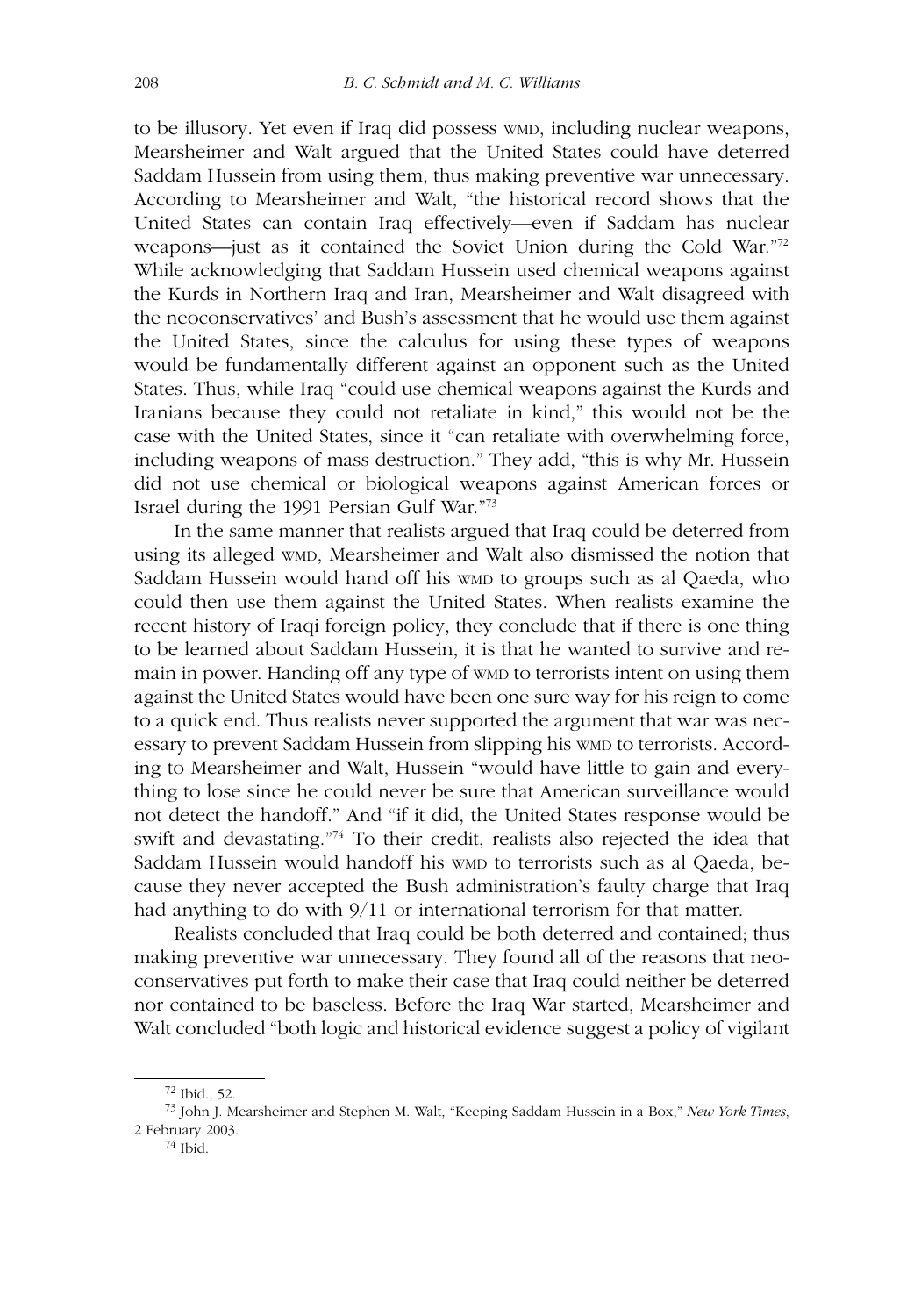containment would work, both now and in the event Iraq acquires a nuclear arsenal."75 Unlike neoconservatives, realists are cautious when it comes to the use of military force. Realists are aware of the profound costs, both in terms of human lives and dollars, that are associated with war. And unlike the neoconservatives and Bush administration officials who presented the most optimistic assessment of both the war and its consequences, realists warned of the potential dangers that could follow the United States' risky decision to launch a preventive war against Iraq.<sup>76</sup> Realists concluded that the fundamental national interest of the United States—that is, its physical security and survival as a political entity—was not at stake in March 2003. For realists, there was a clear alternative to preventive war against Iraq. That alternative was vigilant containment of a weakened Iraq. This alternative would have allowed the United States to concentrate on defeating al Qaeda and would have prevented the morass that it presently faces in Iraq and much of the world today.

# NEOCONSERVATIVES VERSUS REALISTS

In light of the foregoing argument, one might be forgiven for seeing realists' role over the war in Iraq as akin to Hegel's Owl of Minerva, their wisdom only taking flight at dusk—when most of the damage has already been done. There certainly are visions of realism that see its fate in this essentially tragic vein. It may well be, moreover, that nothing could have changed the trajectory of events. There is little doubt that the sense of emergency following 9/11 contributed to the success of the policy agenda espoused by influential neoconservatives already securely ensconced in the halls of power. The shock of those events, as numerous analysts have pointed out, created a sense of urgency and dislocation that neoconservatism was able to fill with an almost ready-made response. The rapid fixing of the meaning of the attacks in public discourse certainly left the Bush administration policy well armoured against criticism and often so unfettered by significant political opposition that perhaps no arguments could have changed the direction of U.S. policy.<sup>77</sup> Hans Morgenthau may long ago have admonished realists to speak "truth to power" but, as Michael Cox has written in a fine essay on the theme, we should not assume that power will be listening.<sup>78</sup>

We argue here, however, that the failure of realism in the debate over Iraq reveals more than just another tragic tale of its "timeless wisdom" being

<sup>75</sup> Mearsheimer and Walt, "An Unnecessary War," 59.

<sup>76</sup> See Christopher Layne, "The Post-Saddam Quagmire," *LA Weekly*, 20 March 2003.

<sup>77</sup> See Ronald R. Krebs and Jennifer Lobasz, "Fixing the Meaning of 9/11: Hegemony, Coercions, and the Road to War in Iraq," *Security Studies* 16, no. 3 (July-September 2007): 409–45.

<sup>78</sup> Michael Cox, "Hans Morgenthau, Realism and the Cold War" in ed. Michael C. Williams, *Realism Reconsidered: The Legacy of Hans Morgenthau in International Relations* (Oxford: Oxford University Press, 2007).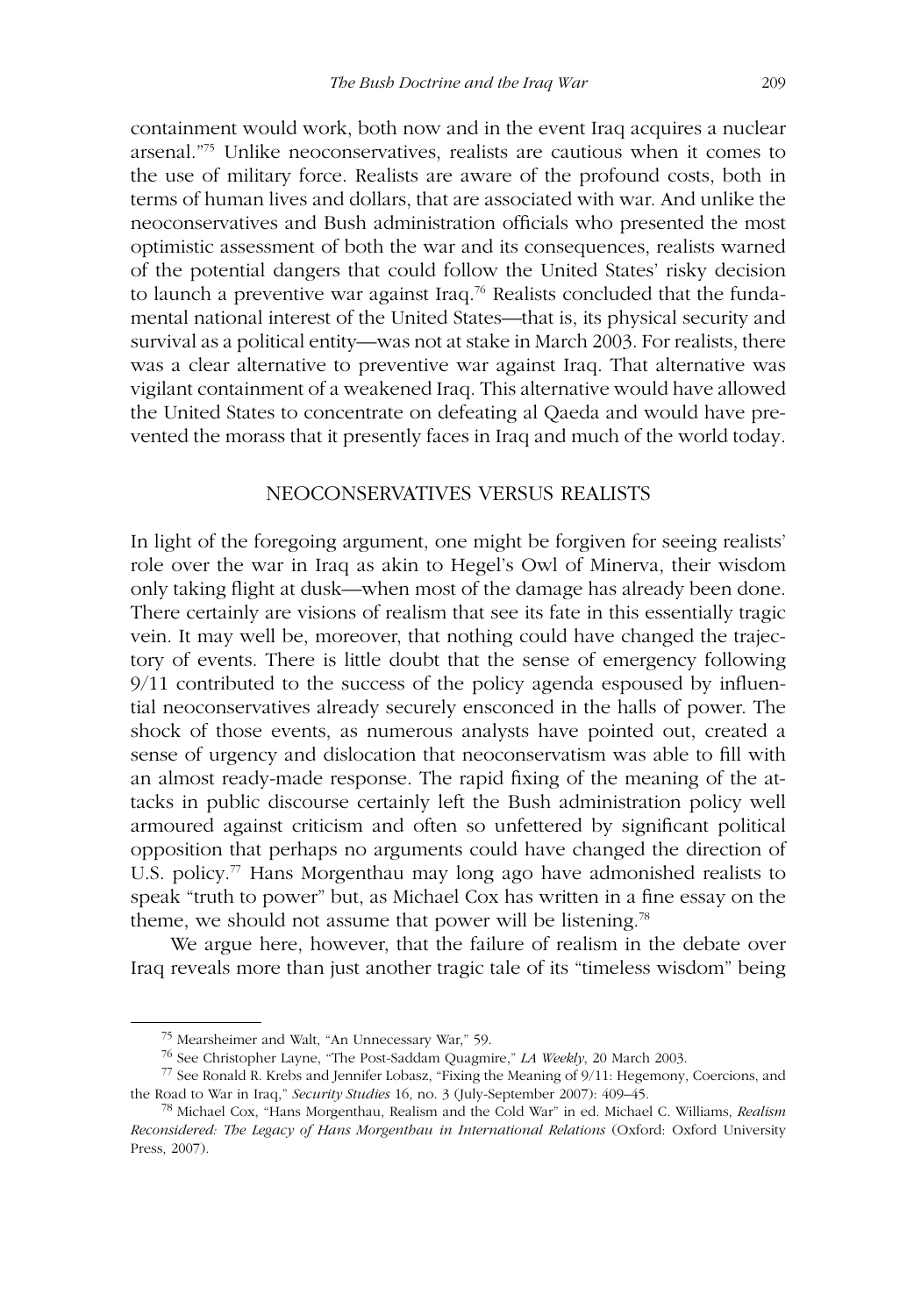cast aside. Instead, we suggest that to more fully understand these contests and their significance for realism it is necessary to see how the neoconservative intellectual and political movement sought and in many ways succeeded in configuring the debate over Iraq in ways that allowed it to deploy powerful intellectual, rhetorical, and political strategies—and to mobilize significant ideological and social resources that allowed it effectively to confront critics of its policies, including realists. By focusing less on the influence of individuals in positions of power, or on the shock of 9/11, and more on the broader social and ideational context in which these debates took place (and continue to some degree to take place), it is possible to gain a better understanding of the place of realism in these bitter controversies and the lessons they may teach about the relationship between ideas, political debate, and foreign policy.

Before turning to these strategies, it is worth pointing out two developments within the recent history of realism that abetted these neoconservative strategies. First, while the return of nationalism in realist explanations of neoconservative errors in Iraq marks a welcome resurgence of interest in the topic, we should not forget that for several decades in much of academic realism, the dual influence of rationalism and parsimony that came to define "structural" or neorealism by design left little place for the study of "unit-level" factors in academically respectable analysis. Realism's rediscovery of nationalism should not, in other words, blind us to the fact that it was ideas about realism in this period (with some notable exceptions) that left little room for the intellectually respectable analysis of nationalism and patriotism—and in the process left this field open to largely uncontested exploitation by neoconservatives who did think long and hard about these questions and made them crucial parts of their analytic, rhetorical, and political platforms.

Second, and related to this, is the fact that nationalism and patriotism are at some level inescapably about values. This too may seem an obvious point. Yet it is again worth noting that many of the claims to legitimate social science that have been entwined with realism over the past three decades have involved a conscious marginalization of the discussion of values from serious discourse about international politics.<sup>79</sup> These developments left an intellectual and political space that neoconservatism was able to occupy and,

<sup>79</sup> Again, this is not to say that such issues were wholly missing in realism, especially if one goes back to earlier "classical" thinkers such as Morgenthau, Tucker, or Osgood, much less is it to say that realists do not have values. But one of the main elements in the transition to neorealism lay in a conscious move away from treating values in a systematic theoretical fashion in the name of an objective social science. For a broad analysis of realism's move in this direction, see Yosef Lapid and Friedrich Kratochwil, eds., *The Return of Culture and Identity in International Relations* (Boulder: Lynne Reinner, 1996). For recent attempts to reinvigorate the insights of classical realism see Richard Ned Lebow, *The Tragic Vision of Politics* (Cambridge: Cambridge University Press, 2004); Michael C. Williams, *The Realist Tradition and the Limits of International Relations* (Cambridge: Cambridge University Press, 2005); and the overview in Brent Steele, "The Reflexive Realists," *Journal of International Relations and Development* (forthcoming).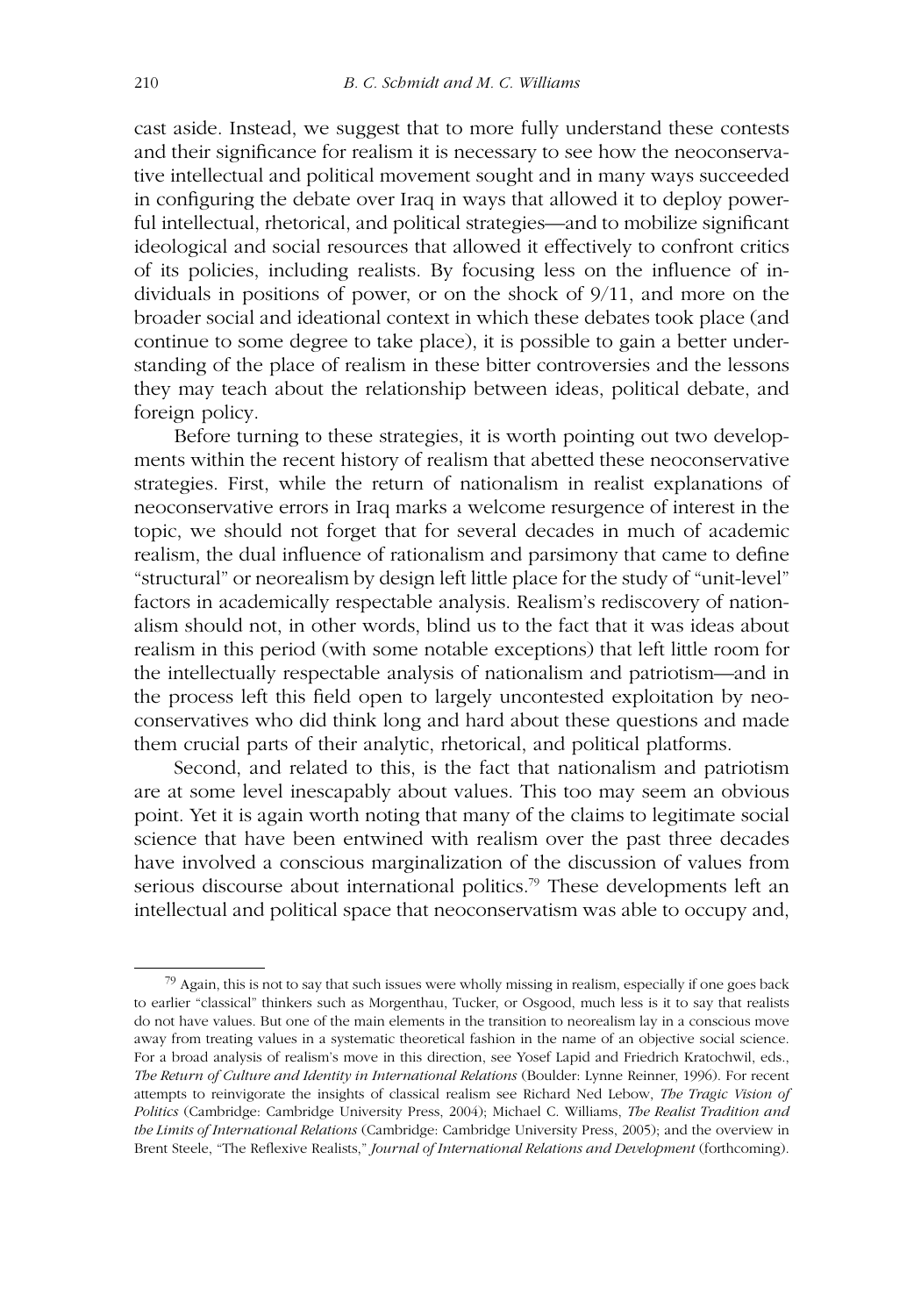to some degree, dominate. While the lack of success of realism in the debates over Iraq cannot be reduced to this situation, it is crucial to understanding it, for in the run-up to the Iraq War, realists found themselves engaged in debates where these issues were of crucial importance.

One of the most revealing ways of approaching this contest is to look at the concept that realism has long claimed as its own: the national interest. That the debates over Iraq were cast in terms of competing claims about whether the policy of the Bush administration was in the national interest of the United States is scarcely surprising— virtually no foreign policy can fail to be framed at least partially within the parameters of this hardiest of concepts. What was significant was the way that neoconservatives selfconsciously sought to wrest the idea of the national interest from its realist moorings and indeed to turn it against their realist opponents. To see how this was accomplished, it is necessary to look briefly at the broader intellectual foundations of the neoconservative vision of the national interest.<sup>80</sup>

The neoconservative critique of realism is not that it focuses on the national interest, but that realism has failed to take the concept of the national interest seriously enough. In contrast to many realist positions, the neoconservative vision of the national interest cannot be understood apart from its connections to a concern with the condition of domestic political life, and particularly with its concern with values and questions of social virtue. This not only sets it in opposition to much of realism, but also provides it with rhetorical and political resources crucial in its battle against realism.

At the core of neoconservatism is a specific reading of the politics of modernity, in which the concept of "interest" has a specific significance. In this view, while the pursuit of interests is acknowledged as one of the key elements in social life and its explanation, in addition to being an important value, the reduction of interest to narrow conceptions of self-interest characteristic of modern rationalism is seen as both analytically misleading and politically disastrous. A social order based purely on narrowly egoistic interests, neoconservatives argue, is unlikely to survive—and the closer one comes to it, the less liveable and sustainable society will become. Unable to generate a compelling vision of the collective public interest, such a society would be incapable of maintaining itself internally or defending itself externally. As a consequence, neoconservatism regards the ideas at the core of many forms of modern political and economic rationalism—that such a vision of interest can be the foundation for social order—as both wrong and

<sup>80</sup> For a wider analysis, see Michael C. Williams, "What is the National Interest?: The Neoconservative Challenge in International Relations," *European Journal of International Relations* 11 (December 2005): 307–37. An extended essay that revealingly embodies many of the key themes of neoconservatism is Norman Podhoretz, "World War IV: How It Started, What It Means, And Why We Have To Win" in ed. G. Rosen, *The Right War?: The Conservative Debate On Iraq* (Cambridge: Cambridge University Press, 2005) 102–69. A valuable recent treatment is Jean-Francois Drolet, "The Visible Hand of Neo-conservative Capitalism," *Millennium: Journal of International Studies* 35, no. 2 (2007): 245–78.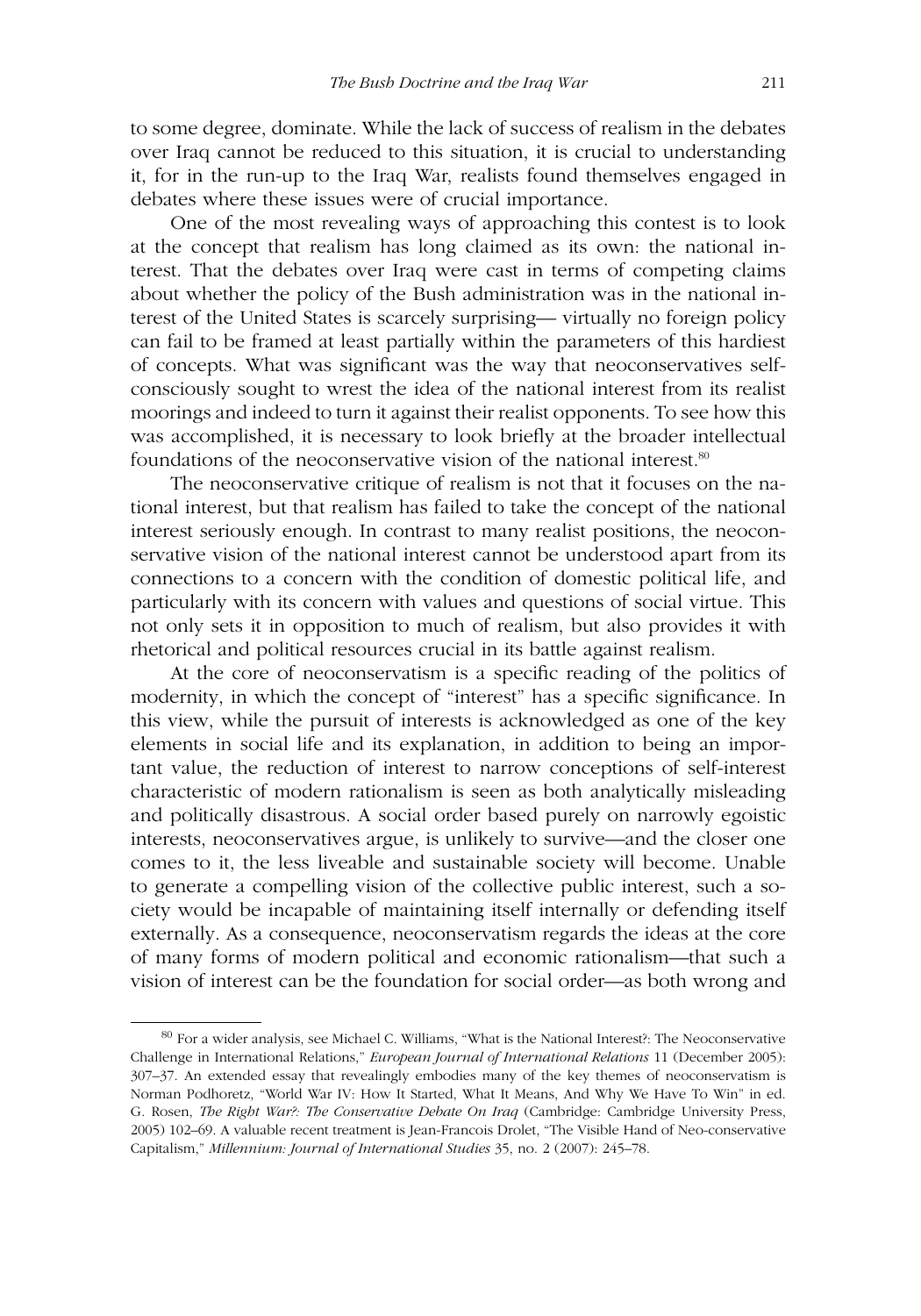dangerous. It is wrong because all functioning polities require some sense of shared values and common vision of the public interest in order to maintain themselves. It is dangerous because a purely egoistic conception of interest may actually contribute to the erosion of this sense of the public interest, and the individual habits of social virtue and commitment to common values that sustain it.

This broad theoretical perspective provides the foundation of the neoconservative critique of realism. "Interests" in politics, they argue, cannot be understood separately from the values in relation to which they are constituted. At the level of foreign policy analysis, this means that the interests of states cannot be deduced wholly from their material power or their position within a particular international or regional order. Important as these factors may be, a full understanding of the interests and, thus, the actions of a particular state requires an appreciation of the values through which its interests are conceived.<sup>81</sup> Without such an appreciation, foreign policy analysis will be badly limited, a failing they see as particularly characteristic of realism.

Yet the concern with the question of values—and its place in the neoconservative critique of realism—goes beyond questions of foreign policy analysis. Neoconservatives argue that in its reduction of politics to the pursuit of interests, particularly material self-interest, realism is part of a broader trend of intellectual and political rationalism that is destructive of political order as a whole, and of the American political order in particular. In this way, realism is not simply wrong about foreign policy: it actually contributes to the erosion of the political order of the United States that it claims to defend.

Neoconservatism's critique of realism in this vein develops along three reinforcing lines. First, neoconservatives argue that the endless debates and indeterminacy within realism over what the national interest is reflect more than just the complexities of judgment, which neoconservatives readily acknowledge. More fundamentally, they are the logical outcome of an approach to foreign policy severed from values and a deeper understanding of the national interest as a necessary expression of those values. As a result, realism suffers the fate of modern rationalism as a whole. It lacks any view beyond narrowly strategic material calculation, narrowly pragmatic judgment, or pluralist competition. This is not a resolution to the problem of the national interest in modern politics. It is a symptom of the decline

<sup>&</sup>lt;sup>81</sup> As William Kristol argues, for example, although "material interests and geographical and historical characteristics of nations" are important, "the nature of a regime is crucial, rather than some alleged underlying, geographically or economically or culturally determined 'national interest.' The priority of the political order implies a morally informed American foreign policy." "The members of the president's foreign-policy team have all become Reaganites," *The Weekly Standard* 8, no. 21 (2 October 2003): 1. This can be read in part as the legacy of a Straussian concern with the nature of the "regime." See, for example, Fukuyama, *America at the Crossroads*, 28–9, but it also has broader sources. There are also, of course, intriguing implications in these formulations for constructivist theories in International Relations, but we leave these aside here.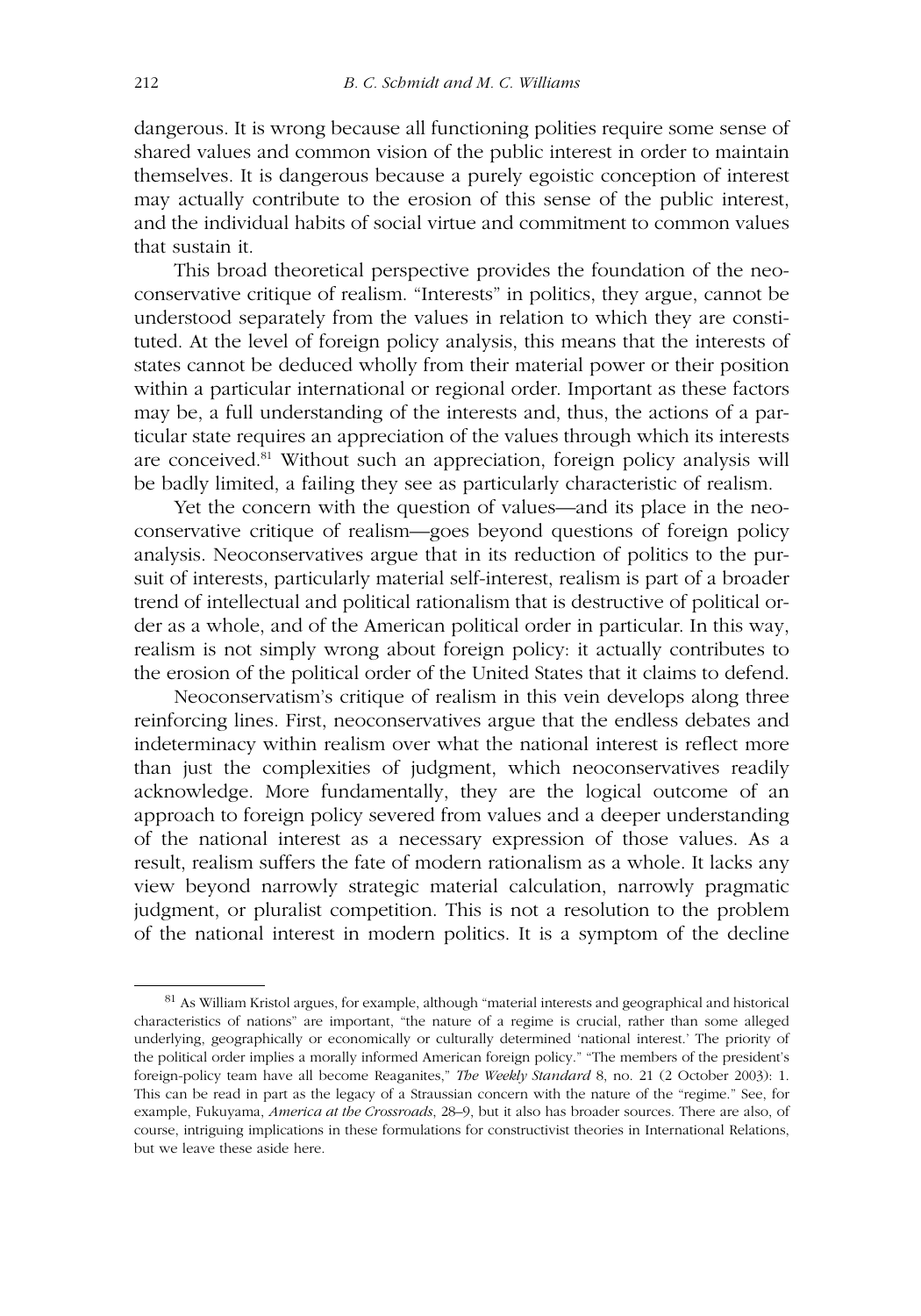of both intellectual and political life: a mark of decadence masquerading as objectivity that contributes to processes of social erosion, fragmentation, and decadence, and that undermines the maintenance of a viable conception of the public interest and, by extension, the national interest.

Second, a realist policy guided by traditional "Realpolitik" alone is ironically, yet profoundly, unrealistic. Unable to connect adequately to the values and identity of the American people, a realist foreign policy will fail to generate either the commitment or the resources necessary to ensure its success. Accordingly, in an early call for a "neo-Reaganite foreign policy," William Kristol and Robert Kagan drew upon this theme to insist that:

It is already clear that, on the present course, Washington will find it increasingly impossible to fulfill even the less ambitious foreign policies of the realists, including the defense of so-called 'vital' national interests in Europe and Asia. Without a broad, sustaining foreign policy vision, the American people will be inclined to withdraw from the world and will lose sight of their abiding interest in vigorous world leadership. Without a sense of mission, they will seek deeper and deeper cuts in the defense and foreign affairs budgets and gradually decimate the tools of U.S. hegemony.82

Finally, instead of providing security for American society, a realist foreign policy actually contributes to its decay. Lacking a clear vision of the national interest that can be explained to citizens and connected to their values, realist foreign policy is of necessity often duplicitous. But mendacious policies abroad only further erode virtue at home, and a realist policy of the national interest actually exacerbates political cynicism and social decay within the state, as citizens either adopt a similar cynicism in their relations to the political system or turn away from it in disgust. As a consequence, the entropic and cynical tendencies that are at the core of liberal-modernity are heightened by a realist foreign policy. Realism paradoxically encourages a division between morality and foreign policy that mirrors the liberal divide between interests and ethics, and in the process undermines both.

In sum, far from protecting the state, realist theories of the national interest actually endanger it, however advantageous their manipulative actions

<sup>82</sup> William Kristol and Robert Kagan, "Toward a Neo-Reaganite Foreign Policy," *Foreign Affairs* 75, no. 4 (1996), 28. In Michael Ledeen's notable phrasing: "Whenever I hear policy-makers talking about 'stability,' I get the heebie-jeebies. That is for tired old Europeans and nervous Asians, not for us. In just about everything we do, from business and technology to cinema and waging war, we are the most revolutionary force on earth. We are not going to fight foreign wars or send our money overseas merely to defend the status quo; we must have a suitably glorious objective. We are therefore not going to stick by a government that conducts foreign policy on the basis of *Realpolitik*. Without a mission, it is only a matter of time before public opinion will turn against any American administration that acts like an old fashioned European state. Just ask Henry Kissinger. That is why I find the realist position highly unrealistic." Contribution to "American Power—For What?" *Commentary* 19, no. 1 (2000): 36.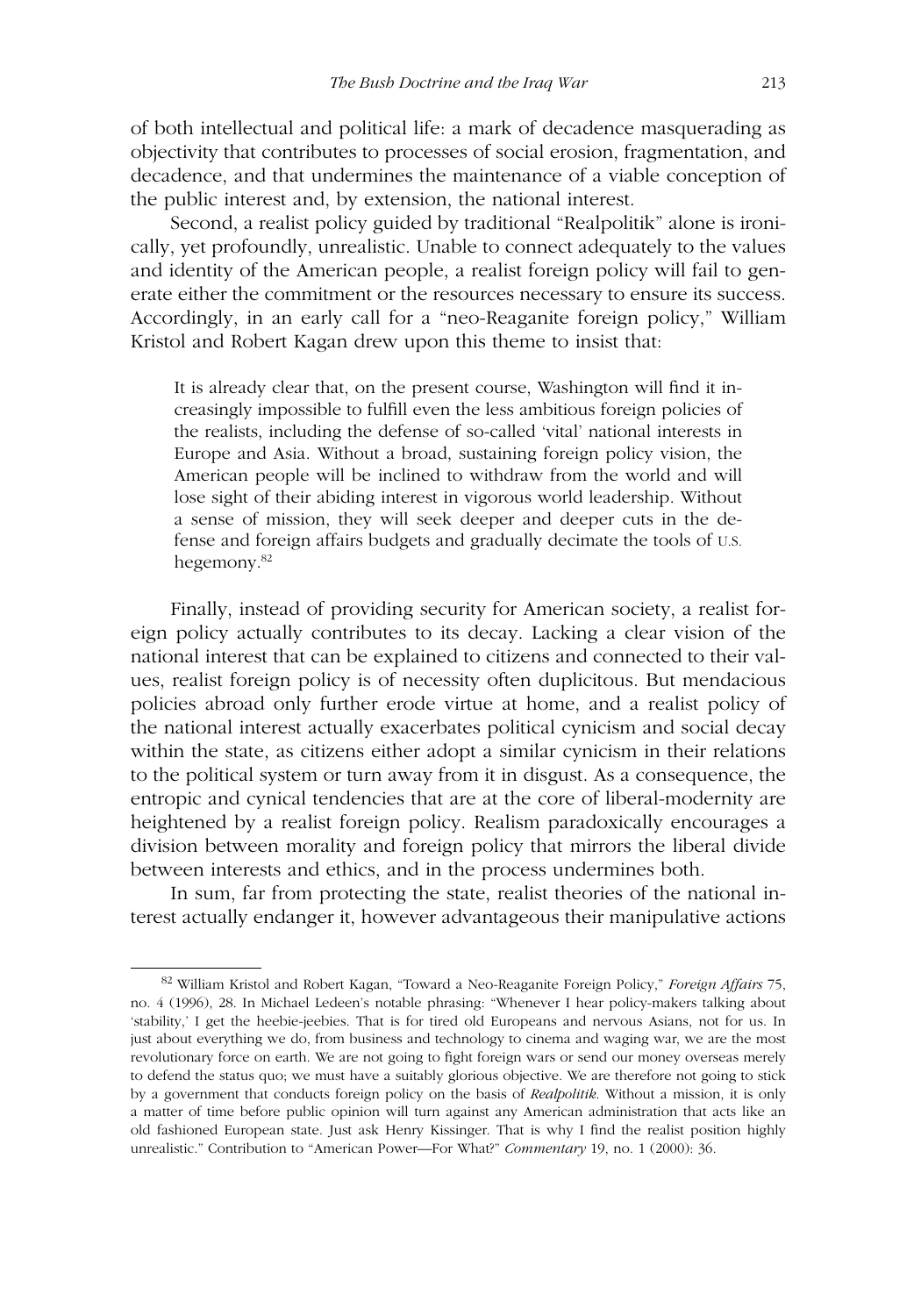may appear in the short term. Disconnected from values, realism cannot give any content to the national interest beyond a minimal (and ultimately ineffective and debilitating) pragmatism, or a corrosive cynicism. A manipulative realism will only lead to decline—incapable of pulling people with it and thereby gaining the necessary resources and support. It will either fail or have to resort to secrecy and manipulation, thus furthering in practice the social cynicism about values that it advocates in theory. Corrosive of support abroad and eroding virtue at home, it is ultimately ineffective internationally and destructive domestically.

What is even worse, in this process realism actually deprives modern societies of one of the most effective means of mobilizing virtue and combating decadence—the idea of the national interest itself. By contrast, in the neoconservative vision the national interest can be used to counter modernity's worst dynamics. A moral foreign policy reinforces those virtues and values in the citizenry of the United States and helps get their support for pursuing the national interest, which they can actually see as an expression of their values and with which they can identify. In this way, realism removes the potential for the idea of the national interest and national values to be used as an effective form of political mobilization and reformation in support of a virtuous polity. The national interest thus needs to be recaptured from traditional realists in both theory and practice so that it can become a substantive guide and mobilizing symbol in foreign policy, and contribute to political reconstruction at home.<sup>83</sup>

These themes illustrate that neoconservatism clearly draws upon a Wilsonian tradition of liberal internationalism and universalism long recognized as part of what Louis Hartz called the "liberal tradition" in American political thought and culture.<sup>84</sup> The dynamics of this position are more complex than Hartz perhaps recognized. For Hartz, U.S. foreign policy is shaped by a liberal tradition that seeks to reform the world in its own positive image. As we might put it today with only a little distortion, America's liberal foreign policy is for him an expression and extension of its positive liberal identity. While neoconservatism definitely draws upon these themes of liberal exceptionalism and universalism, it combines them with an important second element: a deeper sense of foreboding—a constant fear that America's liberal political order is at risk of destruction not only through the actions of foreign enemies or idealistic overextension, but through internal political decline. This ability to call on both traditionally powerful positive strands of American liberalism and fear-inducing themes linked to the ever-present possibility of moral, social, and political decay and decadence, is one of neoconservatism's most

<sup>&</sup>lt;sup>83</sup> In similar terms, neoconservatism argues that the national interest should not be reduced to commercial interests alone, since it would overlook the primacy of politics. See, for example, William Kristol and David Brooks, "What Ails the Right," *Wall Street Journal*, 15 September 1997.

<sup>84</sup> Louis Hartz, *The Liberal Tradition in America* (San Diego: Harcourt, Brace, Janovich, 1955).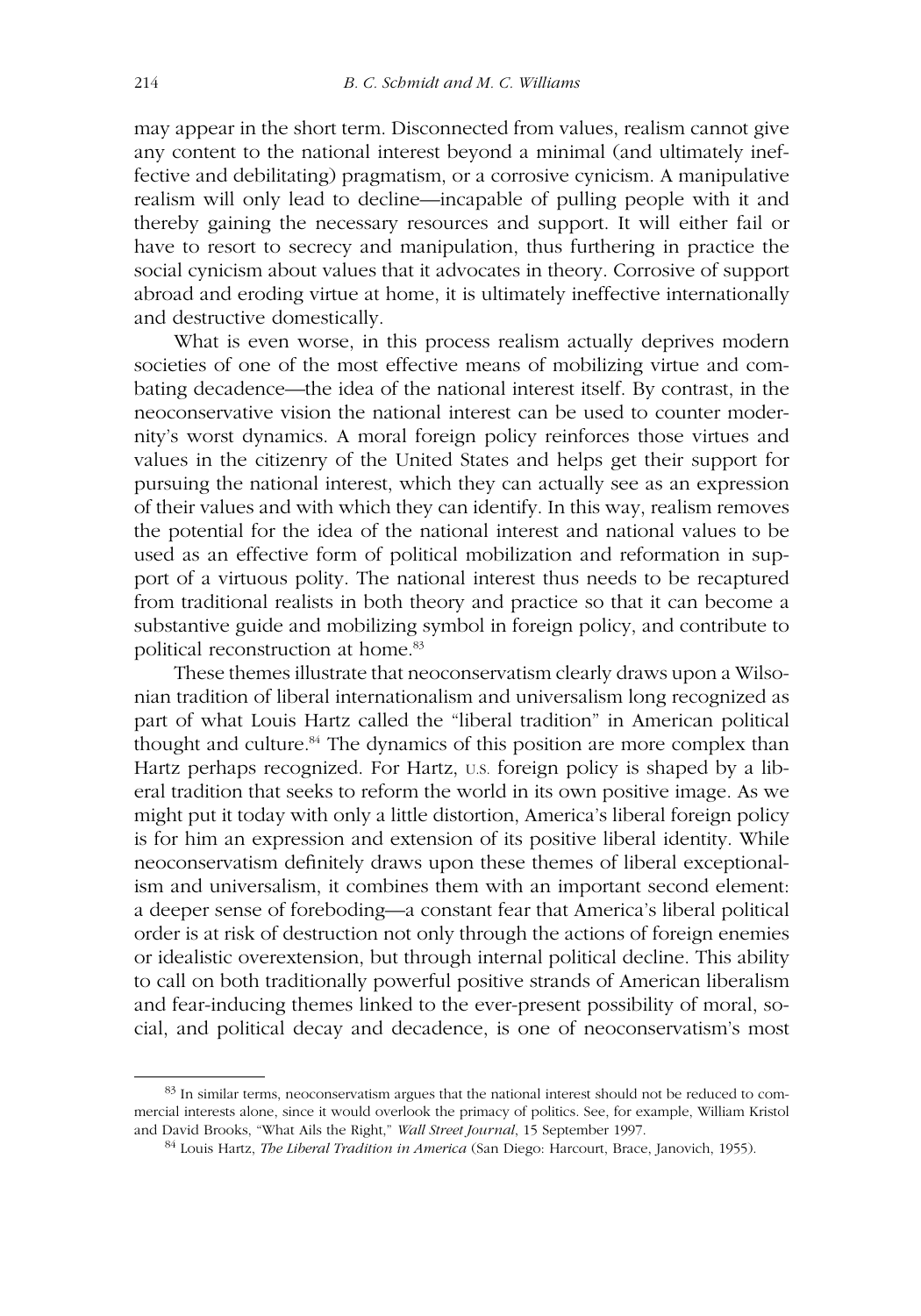important distinguishing features and an important source of its rhetorical and political power.<sup>85</sup>

These moves provided the basis upon which neoconservatism's intellectual critique of realism could be linked to broader rhetorical and political strategies. For neoconservatives, the question of the national interest goes beyond the exigencies of contemporary foreign policy. As a question of political philosophy, it is linked to issues as old and fundamental as the nature of political modernity, the travails of liberalism, and the foundations of the American republic.86 As an issue of contemporary political practice, it transcends any absolute divide between domestic and foreign policy, incorporating issues as broad and contested as the prevailing social structures and moral standards in contemporary American life. In this vision, issues of security are systematically linked to questions of culture, and the concerns of domestic politics to those of foreign policy. The nihilistic and fragmenting aspects of modern urban society and culture must be countered by a reassertion of the values of the nation, and a restoration of the tradition of republican virtue. Strong, socially vibrant conceptions of both the public interest and the national interest are essential if a political community is to combat the corrosive acids of modernity. Attitudes toward the national interest are thus as much a concern of domestic political virtue as a dimension of foreign policy.

For neoconservatives, a correctly conceived national interest and public interest are elements of a politically virtuous circle.<sup>87</sup> A strong, morally cohesive society with a clear sense of the public interest provides a basis for the national interest. A national interest constructed on these lines will support the creation and maintenance of such a public. As both a product and a symbol of the public interest, the national interest not only provides a guide for policy abroad, it expresses—and in the process fosters and supports—the operation of political virtue at home. Indeed the two are seen as inseparable. As Midge Decter put it with reference to the neoconservative position in the 1970s and 1980s, "domestic policy was foreign policy, and vice-versa";<sup>88</sup> or in Robert Kagan's more recent formulation: "There can be no clear dividing

<sup>85</sup> For an interesting treatment with important connections to this point, see Corey Robin, *Fear: The History of a Political Idea* (Oxford: Oxford University Press, 2004).

<sup>&</sup>lt;sup>86</sup> It has been in these terms that debates between neoconservatives and other conservatives have taken place with, for example, the "paleoconservatism" of Patrick Buchanan, or the more traditional conservatism of George Will, amongst others. To enter into these areas would here take us too far afield, but they represent an important area for consideration. On the neoconservative rejection of traditional conservatism on the grounds that it is an ineffective, backward-looking philosophy in an age of forwardlooking ideologies, see Irving Kristol, *Reflections of a Neoconservative* (New York: Basic Books, 1983), x; and William Kristol and Robert Kagan, "Toward a Post-Reaganite Foreign Policy," *Foreign Affairs*, 75 no. 4 (1996): 31–32. For a wider analysis, see Michael C. Williams, *Culture and Security* (London: Routledge 2007): 92–119.

<sup>&</sup>lt;sup>87</sup> Unsurprisingly, therefore, the two most prominent journals founded by Irving Kristol were, of course, *The Public Interest* and *The National Interest*.

<sup>88</sup> Quoted in John Ehrman, *The Rise of Neoconservatism: Intellectuals and Foreign Affairs 1945–1994* (New Haven: Yale University Press, 1995), 57.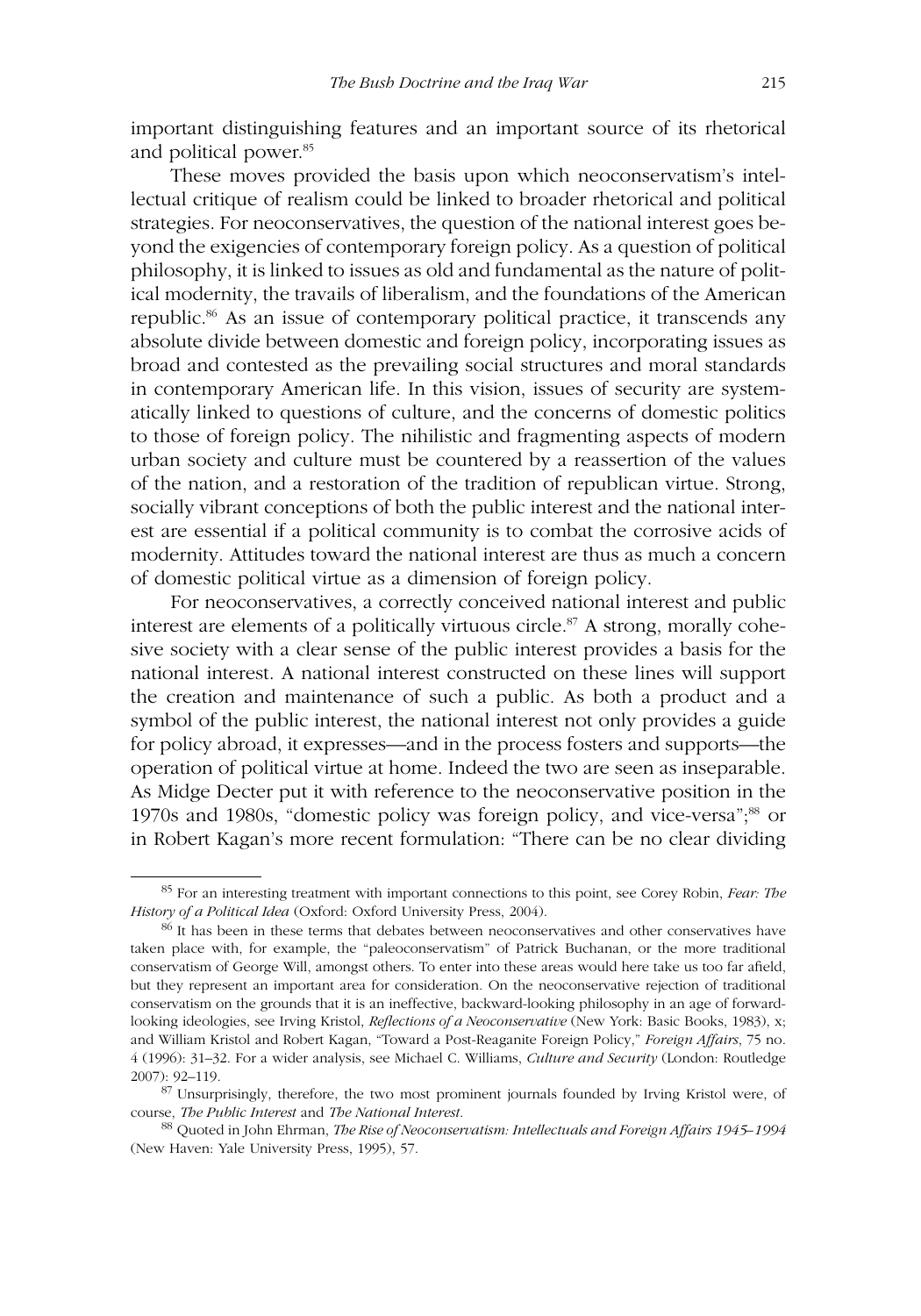line between the domestic and the foreign."89 A true understanding of the national interest would see it as a direct expression of these values in both foreign and domestic politics.<sup>90</sup>

This linking of the domestic and the international provides a clue to how the intellectual critique of realism could be linked to broader rhetorical strategies adopted by neoconservatives. Simply put, the "sour scepticism"<sup>91</sup> of realists could be cast not only as being mistaken about the nature of the Iraqi regime or as misunderstanding the American national interest, but as contributing, however unwittingly, to the erosion of American values at home. By linking issues of foreign policy to questions of domestic political virtue, neoconservatives were able to draw upon powerful social, political, and rhetorical resources that could be applied directly against their realist adversaries. Most importantly, by linking the public interest and the national interest, and by making foreign policy a part of the same logic as controversies about domestic politics, neoconservatives were able to draw links between the debate over Iraq and the broader controversy over values that has dominated much of American politics for at least a decade—what are colloquially known as the "culture wars." Indeed, neoconservatism's impact arises to no small degree from its ability to position itself within a broader field where culture is seen as the defining element of politics and where questions of virtue and culture have become key points of political controversy. The logic of the loss of individual and social virtue thus becomes a transcendent political thematic, as applicable to representations of foreign policy positions as it is to questions of domestic affairs. One of neoconservatism's most powerful aspects has lain in its ability to draw a homology between the international and the domestic, representing the battle over values and culture as the essence of politics and security, and vice-versa.

Casting political controversies within the language of virtue and values, and linking them to the nature of the American identity, also provides a point around which a large range of positions and concerns can coalesce and has been central to the role and influence of neoconservatism in American politics

<sup>89</sup> Robert Kagan, "A Tougher War for the U.S. Is One of Legitimacy," *New York Times*, 24 January

 $200$  The neoconservative assault on realism has also had considerable impact on debates over the nature of realism in American foreign policy. Henry Kissinger, to use only one prominent example, has argued that "the advocates of the important role of a commitment to values in American foreign policy have won their intellectual battle," and goes on to argue for a new synthesis of "values and interests" in debates over its future direction. Henry A. Kissinger, "Intervention With a Vision" in ed. G. Rosen, *The Right War?: The Conservative Debate On Iraq* (Cambridge: Cambridge University Press, 2005), 53.

<sup>91</sup> Podhoretz, "World War IV," 154. As is often the case, the theme of cultural decadence and martial renewal is captured most vividly by Victor Davis Hanson, who writes "In an era of the greatest affluence and security in the history of civilization, the real question before us remains whether the United States indeed any Western democracy—still possesses the moral clarity to identify evil as evil, and then the uncontested will to marshal every available resource to fight and eradicate it." "Iraq's Future—and Ours" in ed. G. Rosen, *The Right War*, 16–17.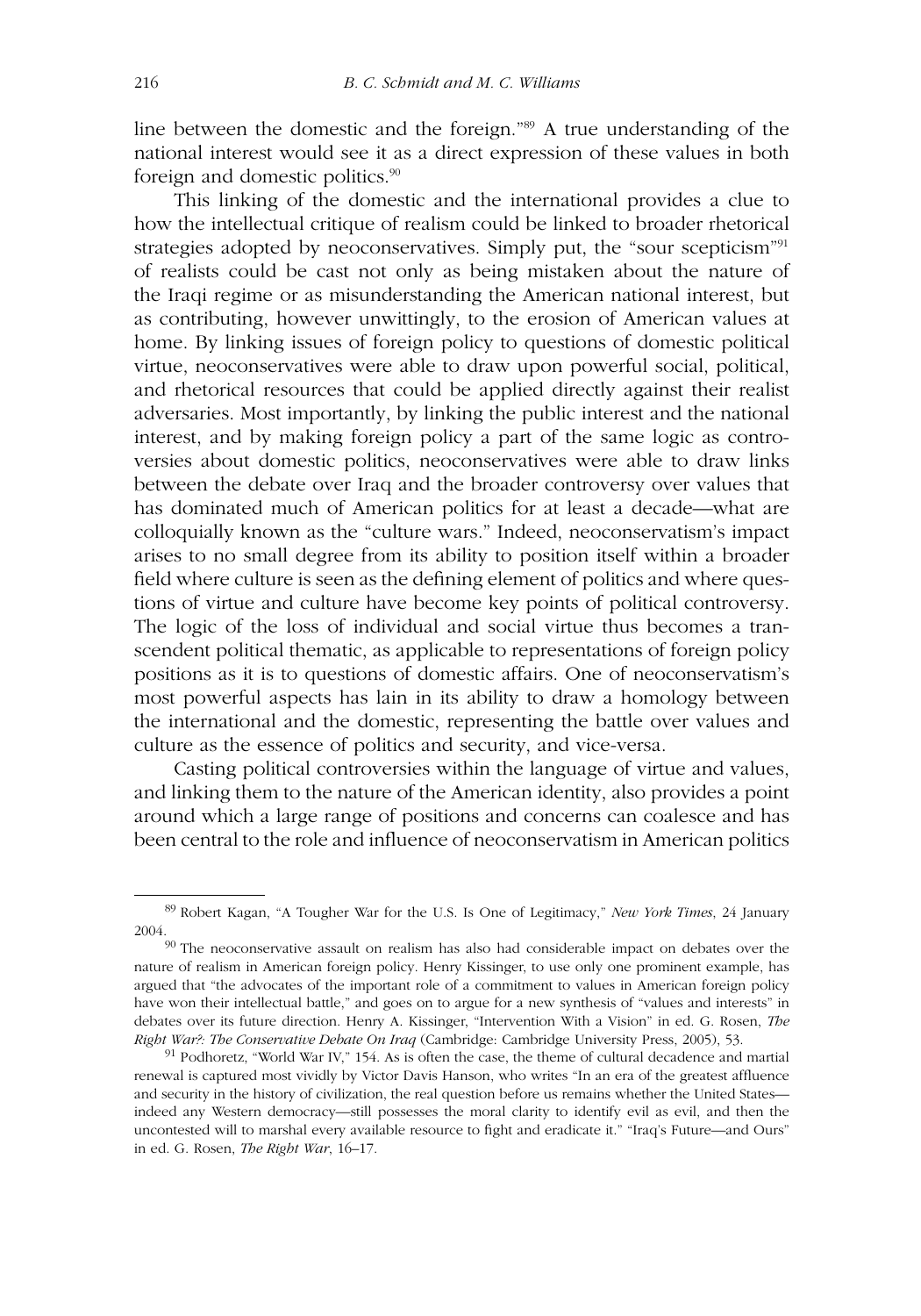over the past decade. At the broadest level, it has allowed neoconservatives to create powerful linkages with other conservative constituencies, particularly the religious Right, using foreign policy in particular as both an expression and an instrument in these cultural-political battles. Irving Kristol's recent reflections illustrate this confluence with particular clarity. As he points out,

the steady decline in our democratic culture, sinking to new levels of vulgarity, does unite neocons with traditional conservatives—though not with those libertarian conservatives who are conservative in economics but unmindful of the culture. The upshot is a quite unexpected alliance between neocons, who include a fair proportion of secular intellectuals, and religious traditionalists . . . And since the Republican Party now has a substantial base among the religious, this gives neocons a certain influence and even power."92

This positioning has also had a broader social and material impact, providing a basis whereby arguments about the need for virtue, the decline of values, and the depredations of a liberal elite can find common cause with a large number of groups, movements, and organizations that share similar positions in American politics today.<sup>93</sup> There are certainly important differences between neoconservatives and other forms of American conservatism, as well as between neoconservatives themselves. But these differences should not obscure the ways in which struggle over "culture" and the politics of virtue provide a fundamentally unifying dimension across these political positions, and how the neoconservative linking of the politics of virtue with the nature of the American national interest and the security challenges it confronts has provided a basis upon which broad political alliances can be built and support generated.<sup>94</sup>

Here, the links between the public interest and the national interest are again revealing. For in its advocacy of the idea of the public interest, neoconservatism does not only see itself as making an abstract argument in political philosophy or IR theory. It sees and presents itself as representing the real American public that believes in the values and virtues constituting the American public interest, but whose voices have been disparaged and marginalized by dominant social and political elites—primarily the much-derided liberals,

<sup>92</sup> Irving Kristol, "The Neoconservative Persuasion," in ed. Irwin Steltzer, *Neoconservatism* (London: Atlantic Books, 2004), 35.

<sup>&</sup>lt;sup>93</sup> There are also, of course, important material dimensions to these alliances, particularly to the amount of financial support given to neoconservative think tanks by wealthy patrons, and broader links to economic and media interests. A fuller analysis would have to account for all these dimensions.

<sup>94</sup> For an early and still valuable analysis, see Sarah Diamond, *Roads to Dominion: Right Wing Movements and Political Power in the United States* (New York: Guilford Press, 1995), as well as John Micklethwaite and Adrian Woodridge, *The Right Nation: Conservative Power in America* (London: Penguin, 2004). Thomas Frank captures the tenor of these alliances more critically in *What's Wrong With America?: The Resistable Rise of the American Right* (London: Secker and Warburg, 2004).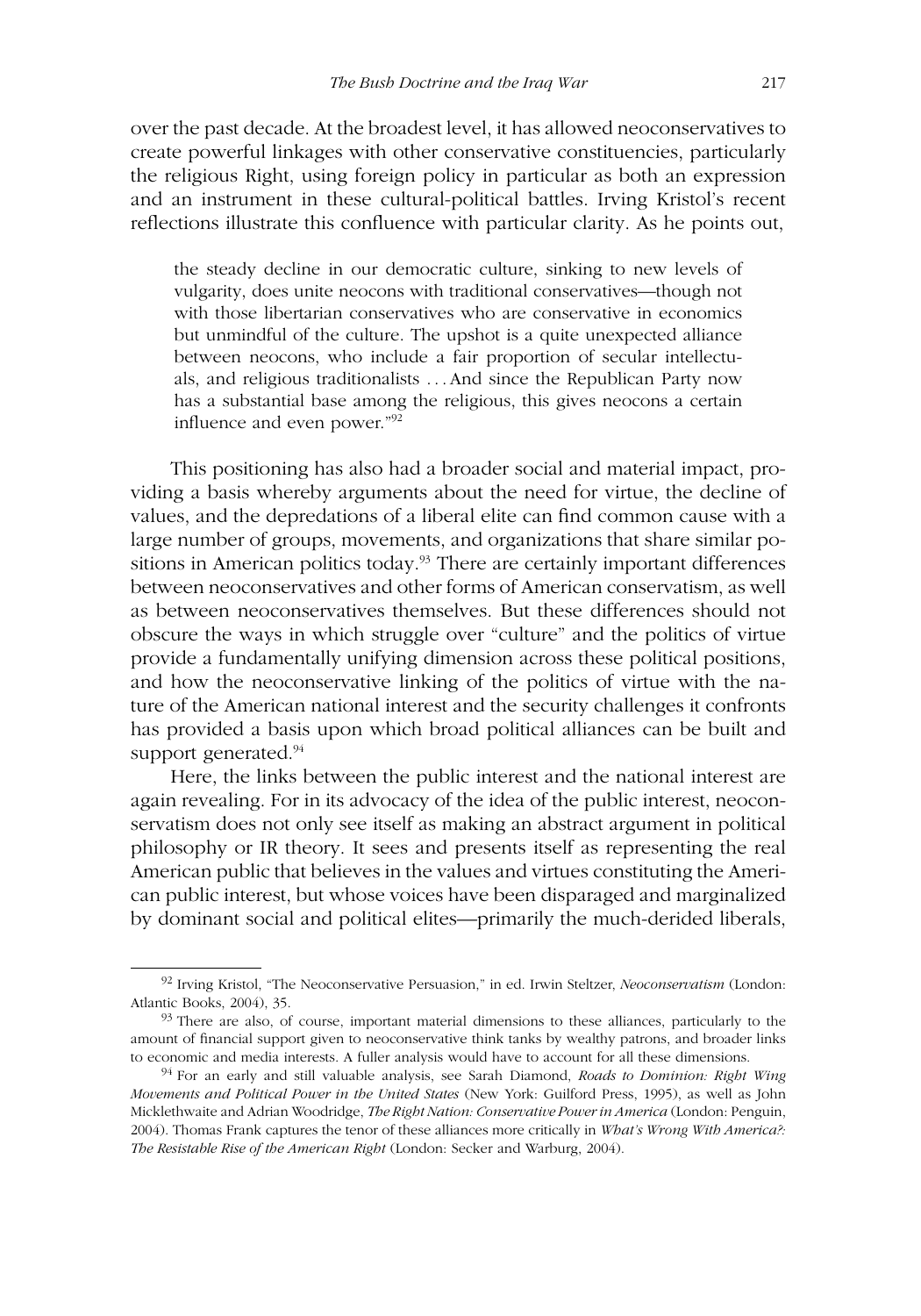but also, in terms of foreign policy, realists. As Irving Kristol once described this stance,

the American people are simultaneously individualistic and communal in their outlook. They really do believe that there is such a thing as the "public interest"—a *res publica* that is something more than the summation of individual interests . . . And it is this sprit of bourgeois populism, until recently so inarticulate, that neoconservatism seeks to define, refine, and represent . . . Neoconservatism aims to infuse American bourgeois orthodoxy with a new self-conscious intellectual vigor."95

The goal (and, crucially, the claim) is to speak for this "overwhelming majority" of the American people, and to explain to them "why they are right, and to the intellectuals why they are wrong."96

This move permits neoconservatives a remarkable positioning in the social and political fields. In foreign policy as in domestic policy, neoconservatism claims to represent the majority of real Americans, to speak on their behalf, and to defend the validity of their beliefs in their virtues and values (and their place as the basis for the national interest of the United States), just as vociferously as it has represented those values against the depredations of elites in the culture wars. Although a high proportion of neoconservatives are intellectuals—and are often part of what would be considered an academic elite by any standards—they are able to represent themselves as outsiders shunned and victimized by liberal (and realist) intellectuals in precisely the same way that real people are, and for the same reasons—for expressing what the people really know in an elite cultural environment dominated by self-interested, self-righteous, and yet culturally decadent liberal elites.

Neoconservatives present themselves as the intellectual counter to this elite hegemony, heroic guardians in the war of ideas, advocates of authentic Americans and their culture values—and steadfast opponents of the misguided realism that is foreign to both.

Finally, casting the debate over foreign policy in terms of virtue and values allows for the adoption of a specific and long-standing neoconservative approach in relation to academic critics of American society and (by implication) foreign policy, one that casts them as continuing contributors to what Lionel Trilling labelled the "adversary culture of intellectuals," a sociological argument that presents contemporary academe as dominated by a self-interested elite divorced from, and largely antagonistic toward, the values and culture of everyday America. This dimension of neoconservatism also provides it with specific resources with which to confront its academic critics—precisely the professional location, of course, of many realist critics

<sup>95</sup> Irving Kristol, *Reflections of a Neoconservative* (New York: Free Press, 1983), xiv–xv.

<sup>96</sup> Ibid., xiv–xv.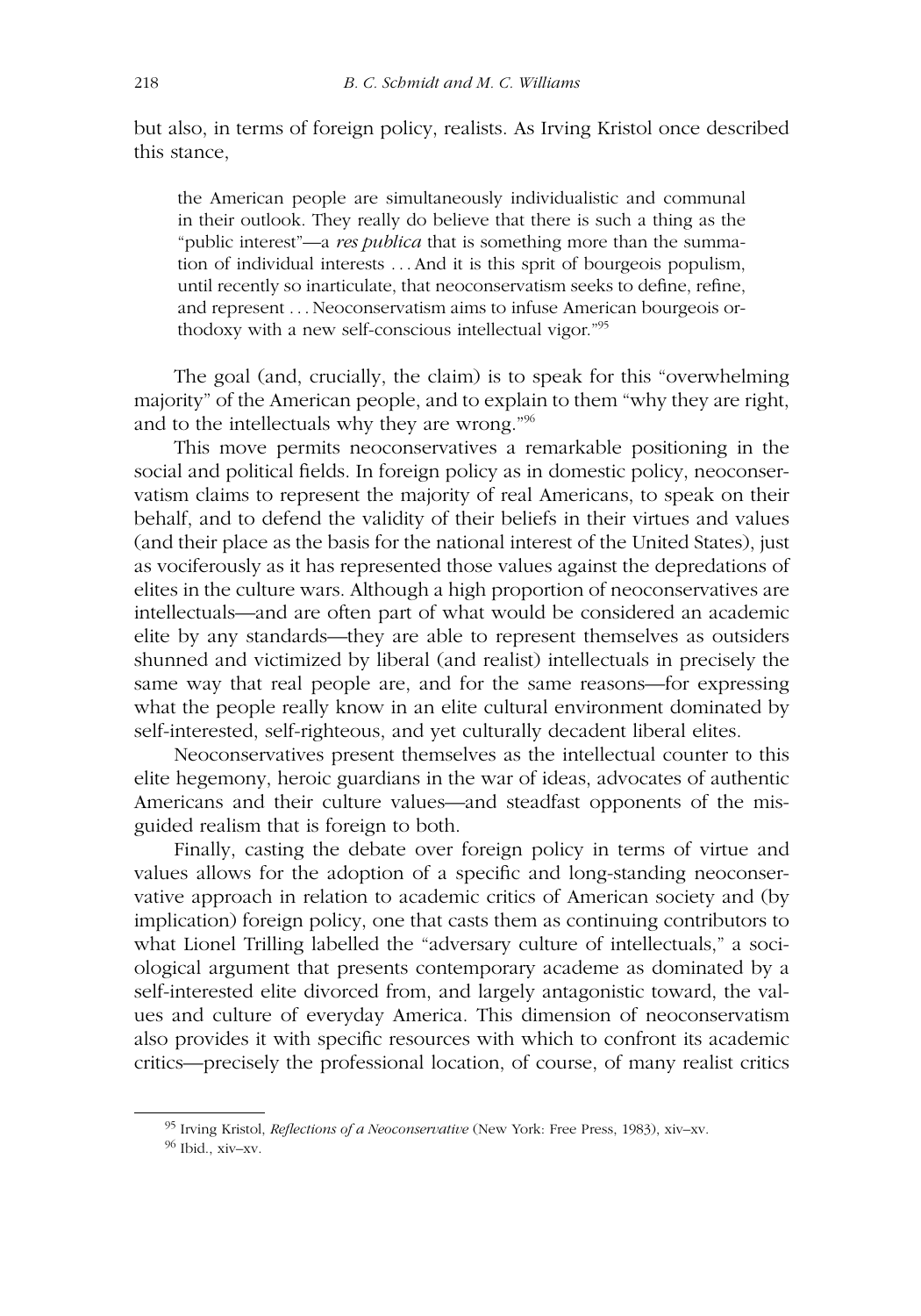of the Iraq War. According to this argument, the academic establishment has become too self-absorbed, inattentive, cynical, and self-interested—or too lulled by the seductions of a comfortable but ultimately corrosive liberalism, an arid rationalism, a spuriously "objective" social science, or a cynical realism—to recognize the depth and urgency of the issues at stake. Defining itself in opposition to academic abstraction, neoconservatism is able to contrast its claims to those of a distanced foreign policy elite which it opposes, a stance that paradoxically allows neoconservative foreign policy elites to claim a powerful anti-elitism in popular discourse. This move lies behind the revealing spectacle of Richard Perle, consummate Washington insider and member of the foreign policy elite, claiming in the context of the war in Iraq that "the more the elites here and in Europe holler, the solider the Bush support gets."97

Placing neoconservatism in this broad intellectual and political context helps to show that its challenge to realism goes well beyond the occupation of policy posts, or even debates at the level of competing conceptions of world politics and foreign policy. In fact, it was the ability to link ideas to political power—to mobilizing rhetorics and broader social concerns and networks that played an important role in neoconservatism's battle with realists over the war in Iraq. By linking questions of foreign policy directly to issues in domestic politics, and placing concerns about social and moral 'decay' within a vision of politics as a whole, neoconservatism was able to draw upon a remarkable array of ideological resources and to make common cause across many dimensions of the political spectrum in support of its foreign policy prescriptions.

# SPEAKING TRUTH TO POWER?

The difficult and deteriorating situation in Iraq has no doubt damaged the neoconservative project, in some eyes fatally. Yet even if neoconservatism is no longer the power it was, it is important to be clear about its impact and its implications both for realism and for future debates over foreign policy in the United States and beyond. As we have shown, neoconservatism's impact cannot be reduced to circumstances alone. However important 9/11 and the location of specific individuals in the Bush administration may have been, the ability of neoconservatives to influence the debate over Iraq also reflected a coherent intellectual position grounded in a specific philosophy of politics, a capacity to locate these arguments within powerful currents in American political culture, and an ability to use rhetorics and social networks connected to both. Obviously, the particular circumstances surrounding the invasion of Iraq will not be repeated, and the dire consequences of the decisions made

<sup>97</sup> Quoted in Halper and Clarke, *America Alone*, 233.